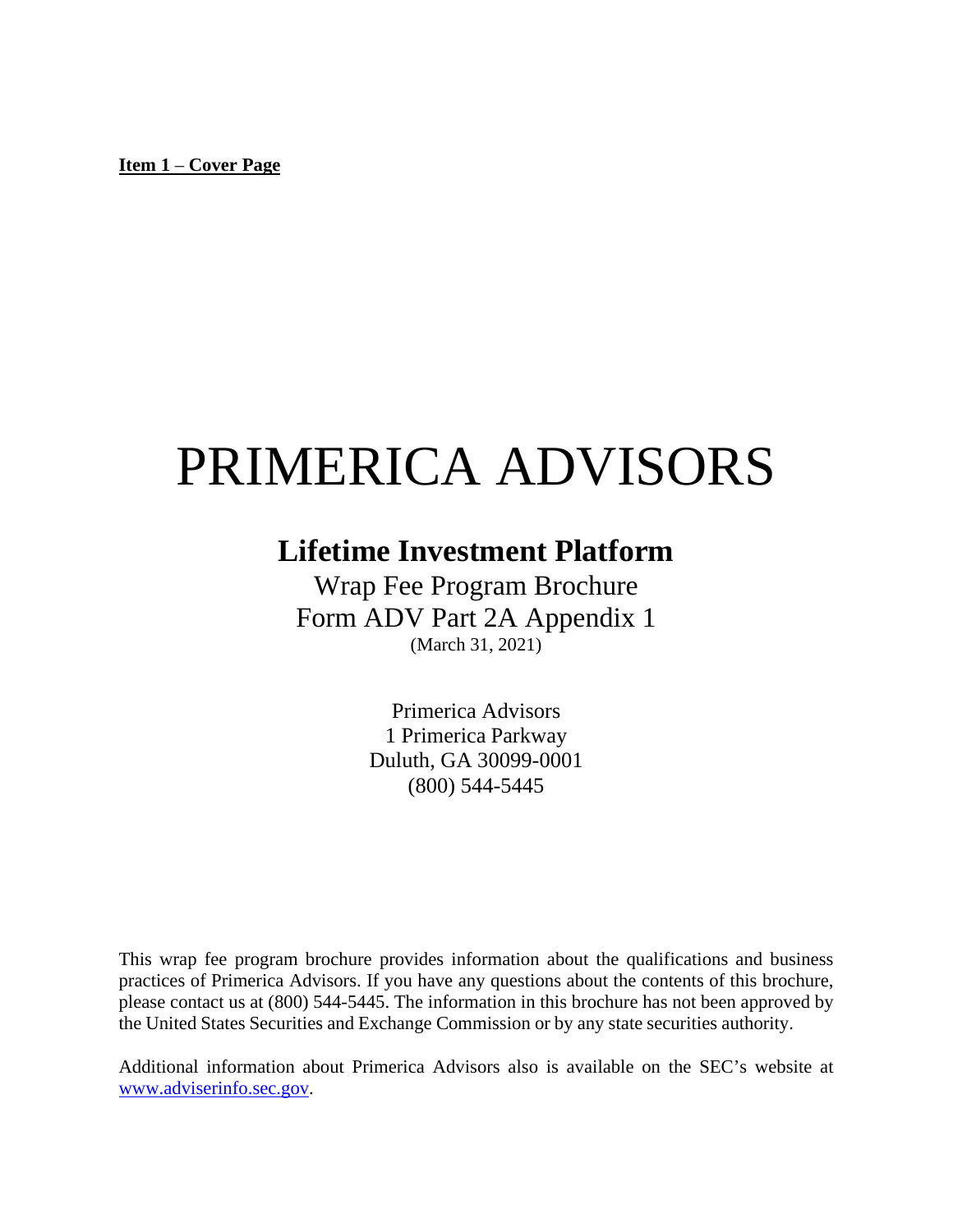# <span id="page-1-0"></span>**Item 2 - Material Changes**

This Item requires us to summarize material changes to our Form ADV Part 2A Appendix 1 since our last annual update on March 30, 2020.

**Item 4 - Primerica Advisors as Sponsor and Portfolio Manager** – This section was updated to distinguish between model-delivery strategies and manager-traded strategies. For modeldelivery strategies, Primerica Advisors will buy and sell securities on your behalf to align your account holdings with the investment strategies you select. For manager-traded strategies, the asset manager will have authority to place orders to buy and sell securities in your account to align your account holdings with the manager's strategy.

**Item 4** - **Asset Managers and Models** – The brochure was expanded to provide you information regarding the three categories of Tax Managed strategies available in the Program: Active Tax Loss Harvesting, Tax Exempt and Tax Aware.

**Item 4 – ESG Strategies –** This section was added to the brochure to provide you with general information regarding ESG strategies. ESG (Environmental Social Governance) is a method of analysis in which an asset manager considers factors, such as environmental practices, diversity and inclusion in hiring and corporate governance policies, among others, when determining whether to buy or sell a particular security.

**Items 4 – Fees –** The Program recently added an Active Tax Loss Harvesting strategy with an Asset Manager fee of 0.50%. As a result, the range of Asset Manager fees was adjusted from 0.00% to 0.30% to a new range of 0.00% to 0.50%. Additionally, The Maximum Program Fee schedule was updated to reflect an increase of 0.20% resulting from the addition of this new strategy. The increase only affects clients who have selected the Meeder Tax Managed strategy.

**Item 4 - Primerica Advisors' Conflicts with Respect to Rollovers and other Transfers** – This section was added to provide additional information regarding conflicts of interest related to Primerica Advisors' compensation.

**Item 7** - **Client Information Provided to Portfolio Managers** – This section was updated to state that client information is shared with the Asset Managers of manager-traded strategies as necessary to manage your assets allocated to the strategy, and to clarify that Primerica reserves the right to reject an account based on the volume, magnitude or nature of the investments restrictions, if any, placed on an account.

**Item 9 – Custody –** This section was updated to state that contributions to a Program Account made by check must be made payable to TD Ameritrade Institutional, and that checks received by Primerica Advisors made payable to any entity other than TDAI will be returned to the client or to the sender.

We also made certain non-material revisions to this brochure. We encourage you to review the entire document and to speak with your Advisor if you have any questions.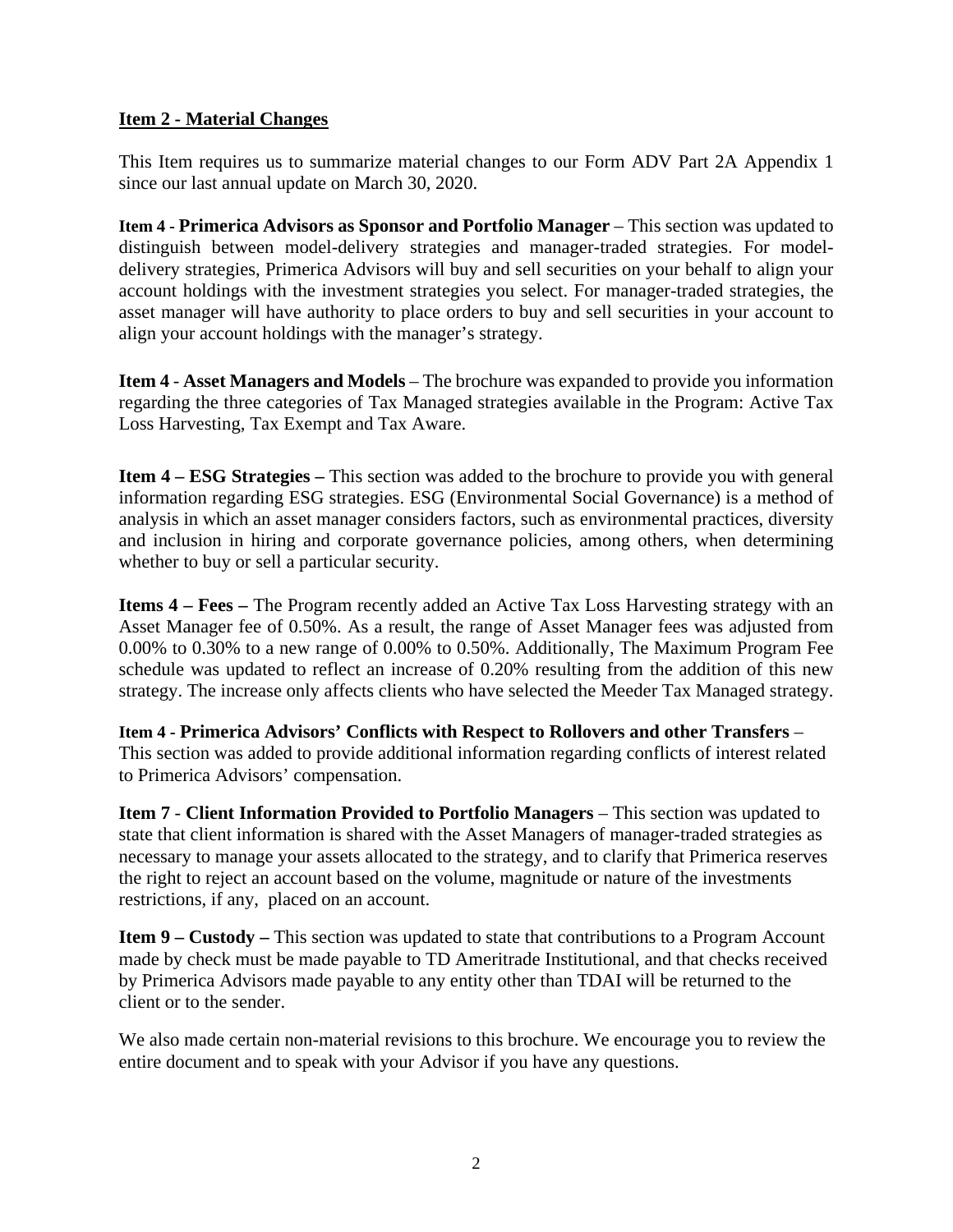# **Item 3** - **Table of Contents**

<span id="page-2-0"></span>

| Item 5 - Account Requirements and Types of Clients18                |  |
|---------------------------------------------------------------------|--|
| Item 6 - Portfolio Manager Selection and Evaluation, Risk of Loss19 |  |
|                                                                     |  |
|                                                                     |  |
|                                                                     |  |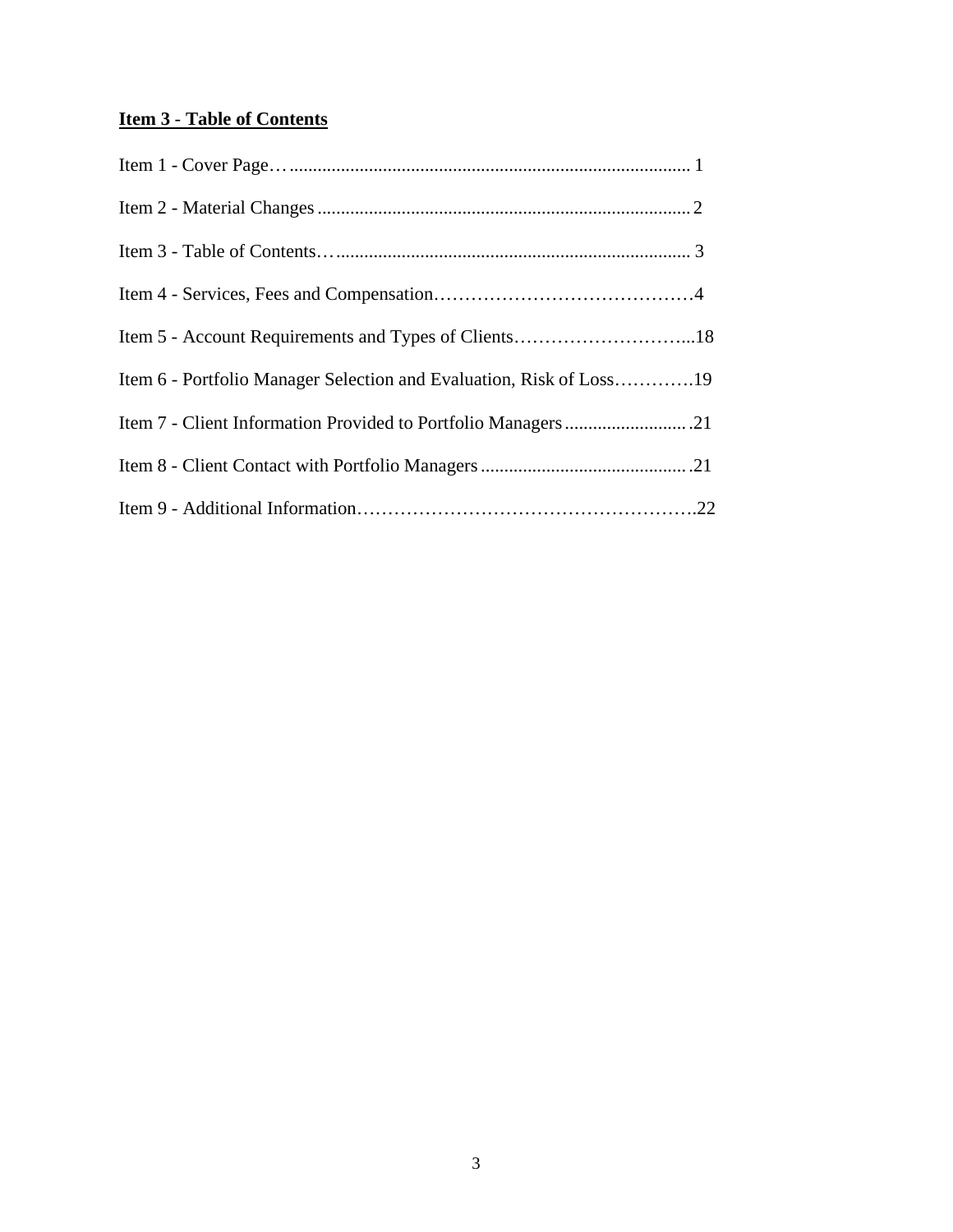#### **Item 4 – Services, Fees and Compensation**

# **About Primerica Advisors**

Primerica Advisors is the trade name under which PFS Investments Inc. ("PFSI") conducts its investment advisory business. PFSI, a SEC-registered investment adviser and broker-dealer, is an indirect, wholly owned subsidiary of Primerica, Inc., a financial services company that is publicly traded on the NYSE. In addition to offering the wrap fee program described in this brochure, Primerica, Inc., through its subsidiaries, assists its clients in North America by meeting their needs for term life insurance, underwritten by Primerica Life Insurance Company, mutual funds, annuities and other financial products, which are distributed primarily on behalf of third parties.

#### **The Lifetime Investment Platform – Program Overview**

This brochure describes the Primerica Advisors Lifetime Investment Platform wrap fee program ("Program"). The Program is an investment management platform through which Primerica Advisors ("Primerica") and its investment adviser representatives ("Advisors") provide advisory services.

The Program provides you with access to a platform of investment strategies designed to support various investment objectives over your investing lifecycle, while taking into consideration your preferences related to market exposure, taxes, and securities selection. The strategies are created and managed by unaffiliated asset management firms ("Asset Managers").

#### **Primerica Advisors as Sponsor and Portfolio Manager**

Primerica is the sponsor and discretionary portfolio manager for the Program. In this capacity, Primerica evaluates Asset Managers and their strategies for inclusion in the Program. As part of its evaluation process, Primerica relies on an unaffiliated due diligence consultant to review each Asset Manager and strategy that is considered for the Program. The due diligence consultant also provides services to the Program in connection with Primerica's ongoing oversight of the Asset Managers.

The Asset Managers provide ongoing investment advice to the Program through their respective strategies. Strategies typically fall within one of two administrative categories: model-delivery strategies and manager-traded strategies. For model-delivery strategies, Primerica will buy and sell securities in your account consistent with the holdings of the strategy. . Primerica intends to implement the model-delivery strategies as provided by the Asset Managers. Within this brochure and in other program-related documents, both model-delivery and manager-traded strategies are generically referred to as investment models or "Models".

For manager-traded strategies, the Asset Manager will buy and sell securities in your account consistent with the holding of the Model. Primerica accesses manager-traded strategies through a contractual relationship with an unaffiliated investment adviser that sponsors an investment management platform through which the strategies are offered. Under this arrangement, Primerica delegates investment discretion and trading authority to the unaffiliated investment adviser who, in turn, through its contractual relationship with the Asset Manager, delegates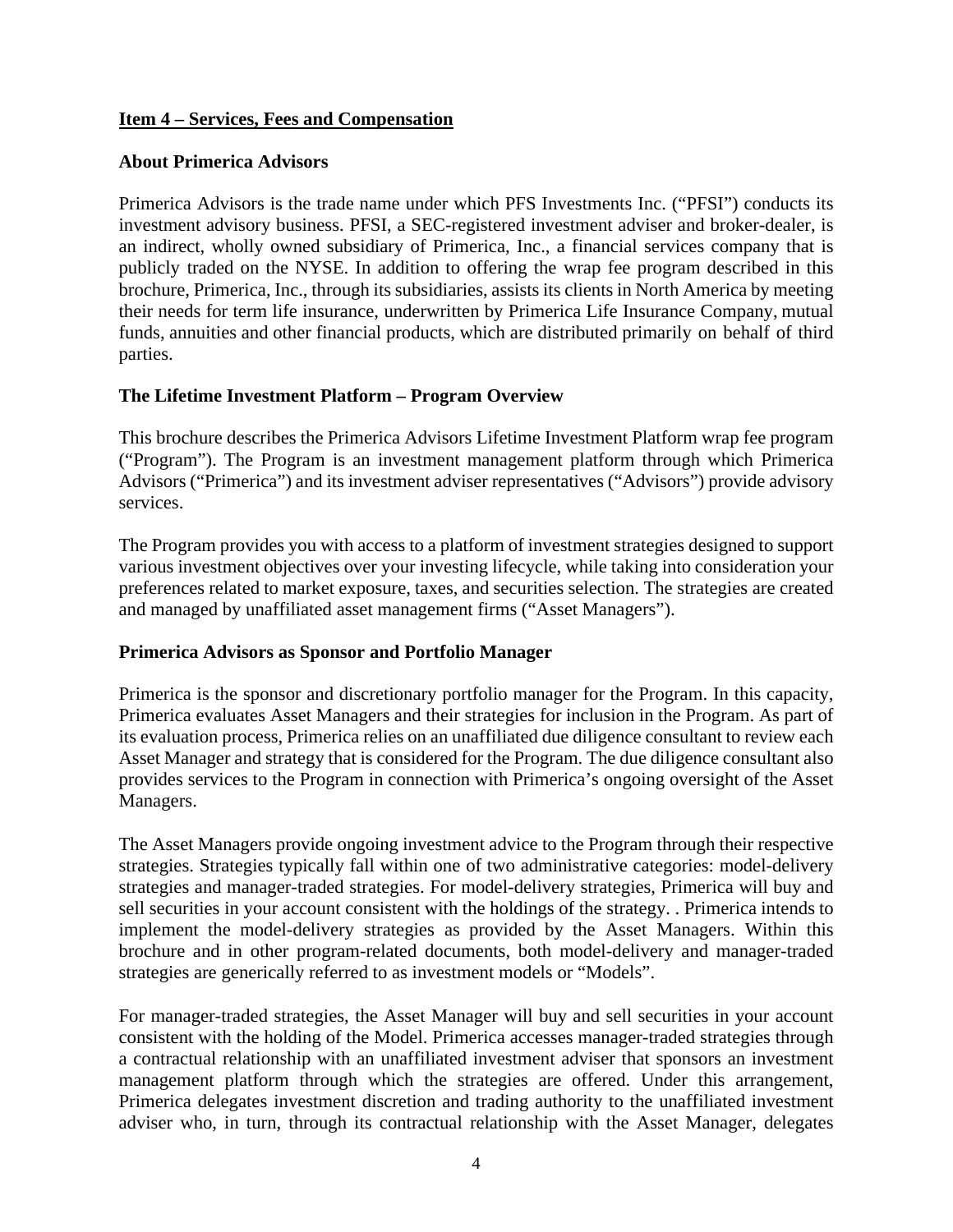investment discretion and trading authority to the manager. If you select a manager-traded Model for your Program Account, Primerica will deliver to you a copy of the Asset Manager's Form CRS and Form ADV brochure. As provided for in the Lifetime Investment Platform Advisory Agreement, Primerica will accept delivery of the platform sponsor's Form CRS and Form ADV brochure on your behalf and will make those documents available to you upon request.

Models that invest in mutual funds generally will purchase an institutional or similar share class that does not charge an upfront sales charge or an annual 12b-1 fee. In the event that an Asset Manager includes a non-institutional share class in a Model, Primerica generally will request that the Asset Manager replace the fund. Alternatively, after consultation with the Asset Manager, Primerica may implement a Model that includes non-institutional shares if the fund authorizes a waiver of the sales load. 12b-1 fees, if any, paid in connection with the purchase of load-waived mutual fund shares will be retained by the broker-dealer custodian. If a Model contains a mutual fund or other holding that Primerica is unable to purchase or is otherwise administratively unable to process, then Primerica will request that the Asset Manager provide an alternative.

Primerica conducts ongoing due diligence of the Asset Managers, and, in its discretion and without prior notice, may add a Model, close a Model to new investments or remove a Model from the Program. If Primerica removes a Model from the Program, or an Asset Manager withdraws from the Program, Primerica, as necessary, will sell all Programholdings associated with the Model, without regard to cost basis or tax consequences. If you are invested in a Model that is removed or withdrawn from the Program, Primerica may, at its discretion, either reinvest your assets in one or more replacement Models that are consistent with your Investment Profile; or hold your assets in cash until you select a replacement and communicate your selection to Primerica.

Investments in the Program are held and managed in an account ("Program Account") registered in your name. Primerica, or the Asset Manager in a manager-traded strategy, periodically will place trades in your Program Account so that the holdings remain consistent with those of the Models you have selected, allowing for reasonable variation due to fluctuations in asset values and the time required to implement Model changes. Trades will occur without regard to tax consequences or cost basis, and may be initiated as a result of deposits into or withdrawals from your Program Account, periodic rebalancing due to changes in the relative market value of investments that caused deviations from a Model, or changes to the Model made by the Asset Manager. If your Program Account holds two or more Models, at its discretion, Primerica will place trades in your Program Account so that the assets are apportioned according to the percentages you select for each Model.

Program Accounts will be managed according to the Model(s) identified in your Lifetime Investment Platform New Account Application. Subject to Primerica's discretionary authority to remove a Model from the Program and to consolidate Models within an underfunded Program Accounts, unless you submit to Primerica a completed Lifetime Investment Platform Model Change Request form, your Program Account will remain invested in the Models identified in your Lifetime Investment Platform New Account Application.

Investors in the Program do not enter written contractual agreements with any of the Asset Managers.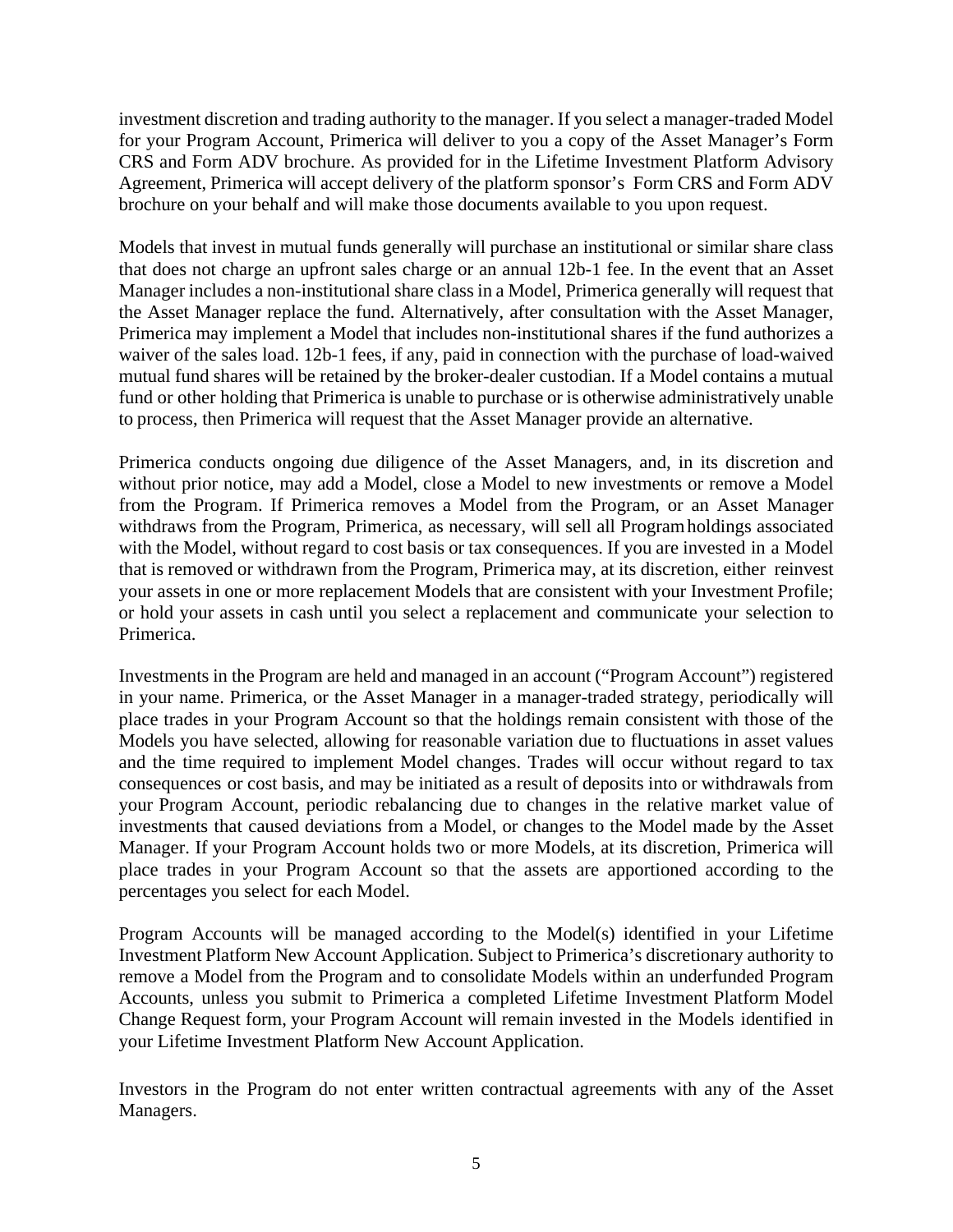#### **Asset Managers and Models**

Each ofthe Asset Managersis a registered investment adviserthat creates andmanagesinvestment models that are made available to investors directly and/or indirectly through advisory programs, such as the Lifetime Investment Platform. The Asset Managers create and manage their respective Models utilizing various investment philosophies and types of securities.

The Models are designed with assets allocations ranging from 100% equity to 100% fixed income. Each Model is categorized according to one or more of six risk-based objectives: Aggressive Growth, Growth, Moderate Growth, Conservative Growth, Conservative, and Fixed Income. The Models are described generally as Strategic or Tactical based on the investment style of the Asset Manager. Income distribution and tax managed Models also are available.

Strategic Models generally employ a longer-term outlook and will remain fully invested according to the Model's targeted asset allocation. The Asset Managers of Strategic Models periodically will adjust the weightings of the asset classes within a Model based on the Asset Manager's economic outlook. However, Strategic Models generally will not engage in markettiming transactions or replace equity or fixed-income holdings with cash. Typically, Strategic Models will engage in less trading than Tactical Models.

Asset Managers offering Tactical Models generally focus on shorter-term economic conditions and will tend to adjust the holdings and the asset allocation of a Model more frequently. Tactical Models, like Strategic Models, will have a targeted asset allocation. However, Tactical Models at times deviate from the targeted asset allocation and invest significant portions of the Model's holdings in cash or cash alternatives. Tactical Asset Managers also may respond to perceived market conditions by significantly reducing or eliminating exposure to one or more of the noncash asset classes within a Model.

Both Strategic and Tactical Models offer potential risks and rewards. Strategic Models, because they are generally managed with a focus on longer-term trends and remain fully invested, generally are expected to experience greater swings in value during periods of market volatility. However, because they remain fully invested, the performance of Strategic Models generally will be less dependent on the timing of the investment decisions made in connection with the management of the Model.

The Tactical Models in which the Asset Managers have the option to overweight cash holdings may experience less volatility than other Models. However, Tactical Models may underperform relative to Strategic Models based on the timing of the Asset Manager's decision to move into and out of cash or other asset classes, particularly in situations when an Asset Manager's decision to move out of cash occurs after equity markets have started to trend upward, or if such moves conflict with the general direction of the markets.

Income Distribution Models are designed and managed specifically to distribute income in set amounts or over set periods of time. For information regarding a specific Income Distribution Model, please ask your Advisor.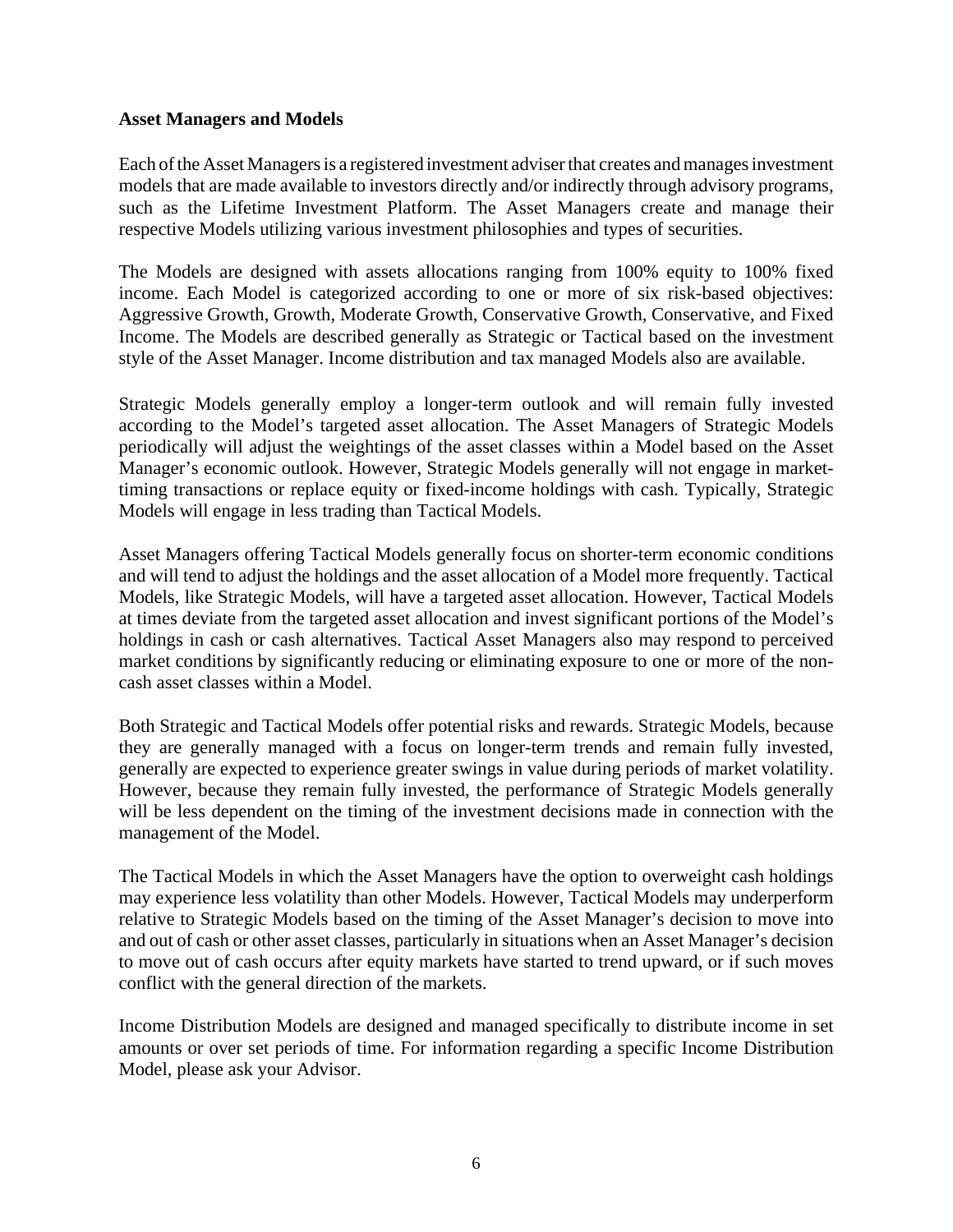Tax Managed strategies fall into one of the three general categories. For information regarding a specific Tax Managed Model, please ask your Advisor.

- 1. **Active Tax Loss Harvesting:** Customized, manager-traded strategies in which the managers will actively monitor gains and losses associated with the individual stocks held in your account and will harvest losses (sell) to offset gains and limit capital gains taxes. The manager will have investment discretion over your assets and the authority to buy and sell securities in your account.
- 2. **Tax Exempt**: Customized, tax-managed strategies and model-delivery strategies focused on generating tax exempt income through direct ownership of municipal bonds, or through ownership of exchanged traded funds and mutual funds that hold municipal bonds. Depending on the strategy you select, either the manager will have investment discretion over your assets and the authority to buy and sell securities in your account, or alternatively, Primerica Advisors will have authority to buy and sell securities on your behalf to keep your account aligned with the selected model.
- 3. **Tax Aware**: Model-delivery strategies invested in mutual funds that seek to reduce capital gains tax exposure by limiting turnover of equity securities and reduce income taxes through municipal bond holdings. Primerica Advisors will have authority to buy and sell securities on your behalf to keep your account aligned with the selected model.

There is no guarantee that any strategy, regardless of the asset allocation or investment style, will result in positive investment performance or achieve an investor's objectives. **Detailed information about each of the Asset Managers is available from Primerica and your Advisor. Before investing in any of the Models you should carefully review an Asset Manager's materials, including its Form CRS and Form ADV Part 2A.**

For Models implemented by Primerica, the investment performance of assets invested in the Model through the Program will likely differ from the investment performance of the same Model or similar strategy as managed outside of the Program at the discretion of the Asset Manager who provides the Model.

#### **ESG Strategies**

ESG (Environmental Social Governance) is a method of analysis in which an asset manager considersfactors, such as environmental practices, diversity and inclusion in hiring and corporate governance policies, among others, when determining whether to buy or sell a particular security. Certain ESG strategies also incorporate faith-based considerations. ESG factors typically are evaluated in conjunction with traditional metrics, such as a company's revenue, sales, and expected growth, as well as broader market conditions and economic trends. In general, ESG investing is intended to influence corporate behavior across a range of issues and allow investors to express their values through their investment choices. ESG investing does not guarantee any specific corporate outcome and should not be viewed as a promise of superior investment performance. For information about the ESG strategies available in the Program, please consult with your Advisor.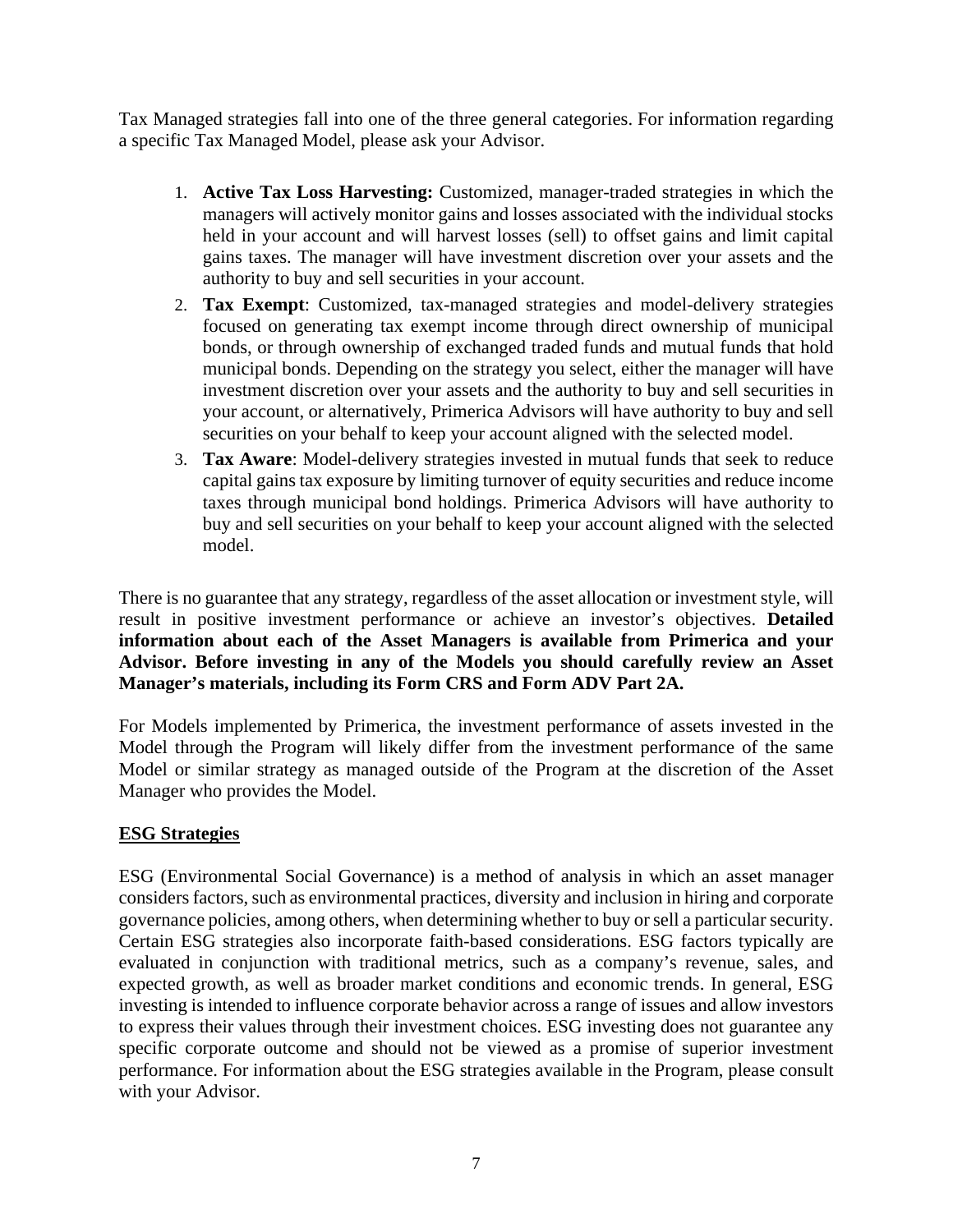# **Your Advisor**

To determine which Models are appropriately suited to your needs, your Advisor will assist you with completing an Investment Profile. This process is used to identify Models that are consistent with your investment objective, risk tolerance, and investment time horizon. Your Advisor may also collect additional information regarding your preferences related to market exposure, tax concerns, securities selection and investment lifecycle. Using this information, your Advisor will present for your consideration and selection a Model or Models for your Program Account.

After your Program Account is opened, your Advisor will be available on an ongoing basis to discuss your participation in the Program. It is your responsibility to notify your Advisor of any significant changes in your financial circumstances. You and your Advisor will then determine whether to reconsider the Models selected for your Program Account. It is your responsibility to tell your Advisor if you wish to change the Models held in your Program Account. At least once a year, your Advisor or Primerica will undertake reasonable efforts to contact you to determine if there have been any significant changes in your financial situation or investment objectives, and whether you wish to change your existing instructions or impose any new restrictions regarding the management of your Program Account. Your Advisor does not have discretion to change the Models held in your Program Account.

# **Program Administration**

Primerica is responsible for the administration of the Program and provides the centralized technology platform on which the Program operates. Primerica uses the technology platform for administrative functions including but not limited to, communicating with the Asset Managers, new account opening, trading, client communications, fee billing, Program Account rebalancing, performance reporting and Program Account maintenance, including processing contributions to and redemptions from the Program Account.

Primerica requires that certain types of communications be submitted in writing and/or on forms created for a specific purpose. Primerica reserves the right to add, remove or change its administrative forms, procedures and policies at any time.

In general, to receive the services offered by the Program, you must 1.) Complete a Lifetime Investment Platform New Account Application; 2.) Execute the Lifetime Investment Platform Advisory Agreement Signature Page; and 3.) Execute a TD Ameritrade Institutional account agreement. A Program Account is not eligible to be funded until after the application and agreements are reviewed and approved by Primerica Advisors and TD Ameritrade Institutional, respectively.

#### **Brokerage and Custodial Services**

Primerica arranges with TD Ameritrade Institutional ("TDAI"), an unaffiliated broker-dealer, to provide custody, trade execution, clearing, settlement and other services for all Program Accounts. TDAI is a qualified custodian, as defined in Rule 206(4)-2 of the Investment Advisors Act of 1940. Investors in the Program direct Primerica to place all transactions in Program Accounts through the TDAI. TDAI may not always obtain as favorable a price as another broker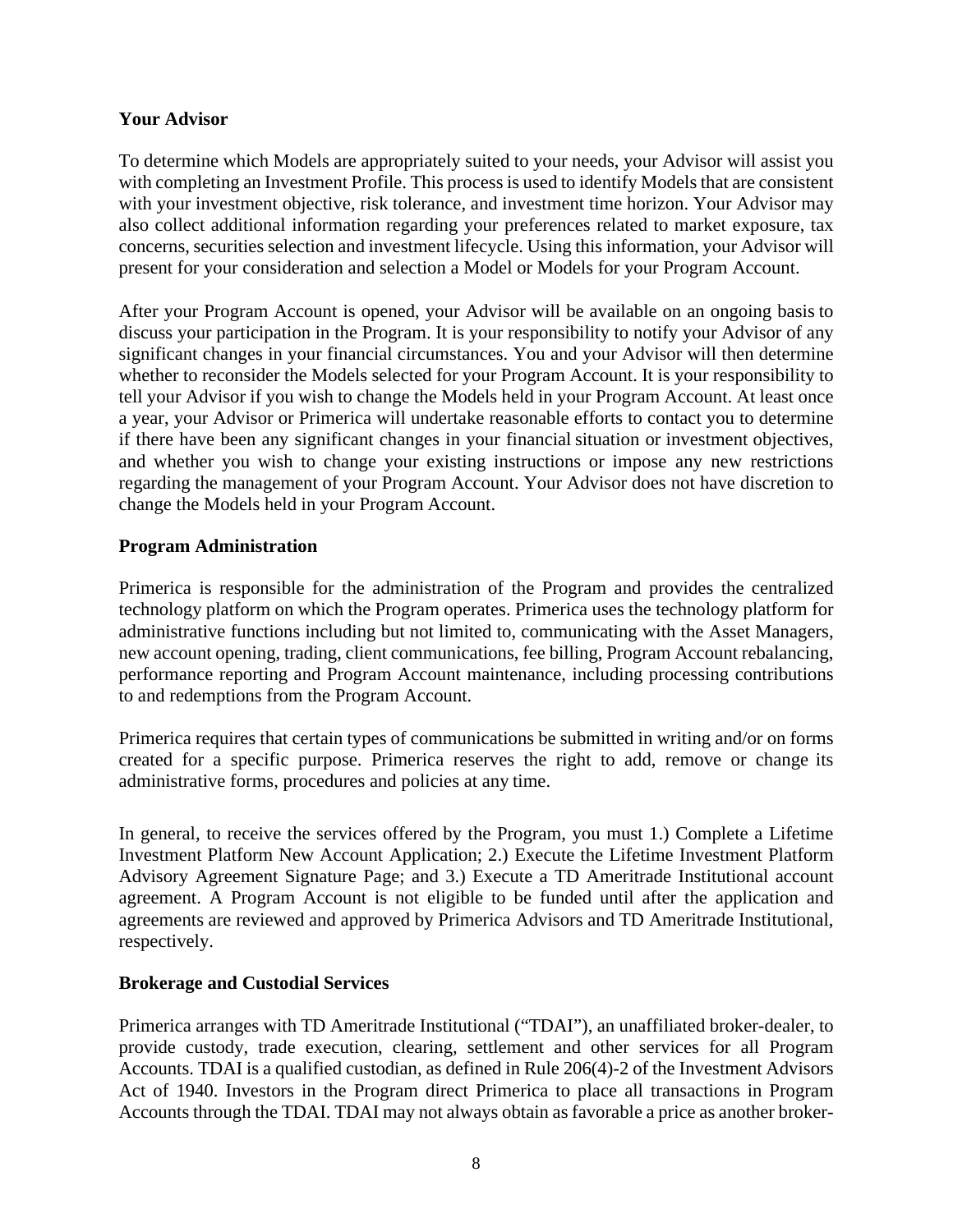dealer. By directing Primerica to place all Program Account transactions through TDAI, investors in the Program agree to look only to TDAI to obtain best execution.

Directing brokerage to TDAI may result in you receiving less favorable execution terms than might be obtained from another broker-dealer and could increase your cost of investing. Other advisory programs may allow you broader discretion to select an executing broker-dealer. Alternatively, other advisors may agree to accept responsibility for selecting an executing broker-dealers on your behalf. You will receive account statements, transaction confirmations, mutual fund prospectuses, tax forms, and other correspondence, as applicable, from TDAI. You should carefully review all account statements and other communications you receive from TDAI. TDAI, a division of TD Ameritrade, Inc., member FINRA/SIPC, is a subsidiary of Charles Schwab Corporation.

Unless you select another option available from TDAI, any cash balances in a Program Account will be held in the default cash sweep option indicated on the TDAI client agreement. Cash held in a money market fund is neither insured nor guaranteed by the Federal Deposit Insurance Corporation or any other government agency.

TDAI reserves the right not to accept a deposit of funds or particular securities. Please see the TDAI Managed Account Agreement and related agreements and disclosures for additional information. Funds or securities not accepted by TDAI are ineligible to be used as a funding source for a Program Account.

In addition, TDAI, or its affiliate, serves as the IRS-approved IRA custodian for Program assets held in accounts described in IRC section 403(b)(7), and individual retirement accounts established under IRC section 408 (collectively referred to as "Retirement Accounts"). If your Program Account is a Retirement Account, then you will be subject to the terms of the applicable TD Ameritrade Custodial Account Agreement and Disclosure Statement. Primerica's ability to manage your Program Account is subject to the terms and conditions contained in the TDAI Managed Account Agreement, and other related TDAI agreements and disclosures. At times, restrictions imposed by TDAI will limit Primerica's ability to manage your Program Account. Please see Item 9 below for information regarding economic benefits that Primerica receives from TDAI in connection with the Program.

For manager-traded Models , the Asset Manager has discretion to select the broker-dealers through which it will execute securities transactions. TDAI will provide settlement, custody, reporting and other services for manager-traded transactions executed through the broker-dealers selected by the Asset Manager. For information regarding the Asset Manager's trading practices, including best execution, please refer to the Assets Manager's Form ADV brochure.

#### **Trading Practices and Order Processing**

The Lifetime Investment Platform is an asset management program in which large numbers of clients are invested according to the same or similar investment strategies, and therefore own shares of the same securities. To administer the Program efficiently and seek improved trade execution, for the Models implemented by Primerica, securities trades associated with the management of your individual Program Account are aggregated by Primerica with the trades of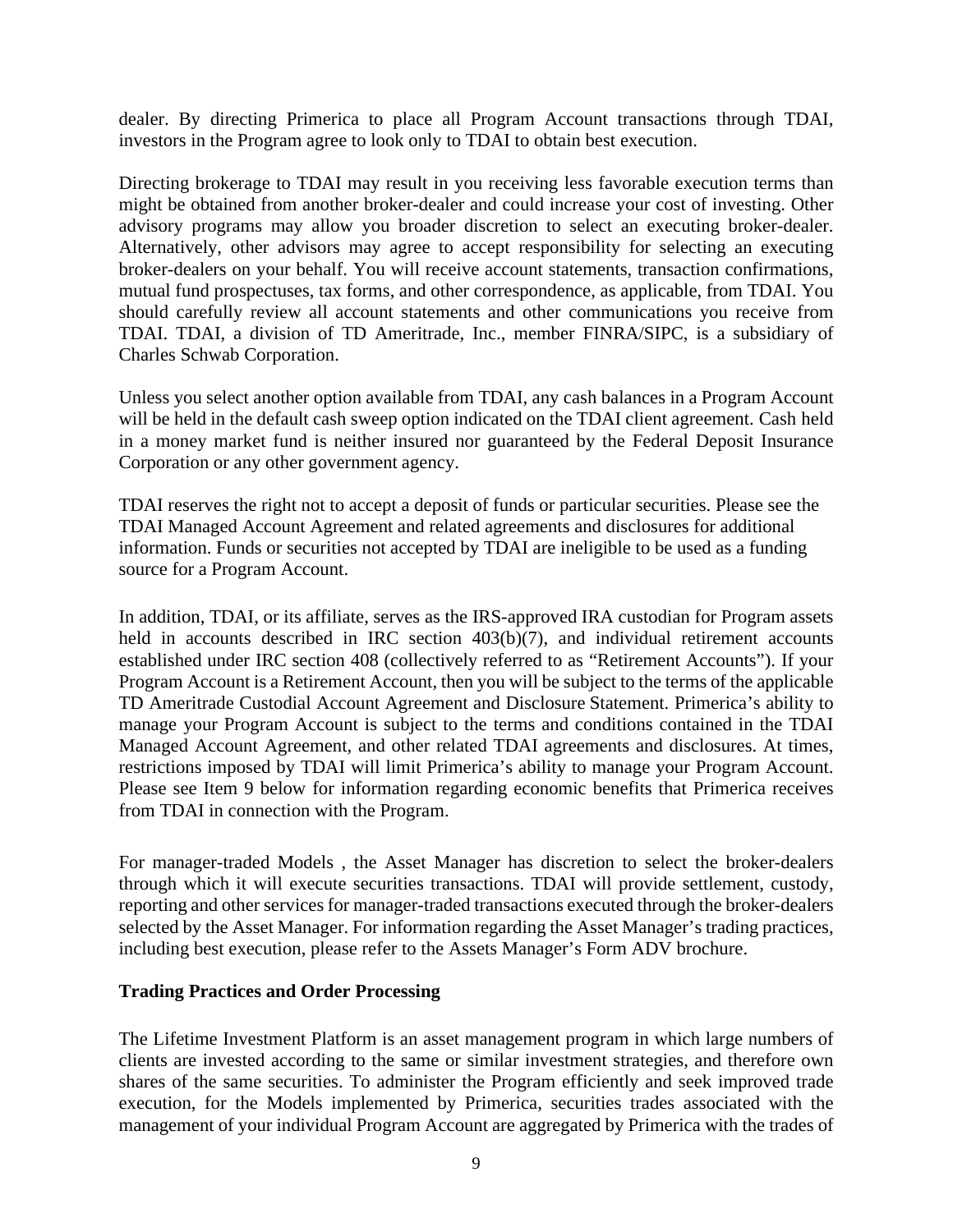other clients invested in the Program. This means that when we buy or sell securities for your Program Account, including trades related to Model updates submitted by an Asset Manager, rebalancing transactions initiated by Primerica, and client-initiated transactions, such as withdrawals, transfers between Models and liquidation requests, we combine the trades for your Program Account with those of other clients and place those trades with TDAI as block orders. Trades placed through block orders may be executed by TDAI at multiple prices, in which case Primerica will allocate the trades to individual Program Accounts based on the average price per unit of the executed trades.

Primerica typically submits block orders to TDAI once during a market trading day. Clientinitiated transactions in existing Program Accounts will be included in the block trades on the day the request is processed. Client-initiated transactions received by Primerica in good order typically are processed within three to five business days. During periods of high trading volume, processing times may be longer. Your Program Account will remain allocated to your Model selections and subject to all risks associated with the Models until your request is processed and the block orders in which your assets are included are placed by Primerica and executed by TDAI. Once executed, block orders are allocated to individual Program Accounts after the market close and will not be viewable in your Program Account until the next day.

For Manager-Traded strategies please refer to the Assets Manager's Form ADV brochure for information regarding trading practices, including best execution and order aggregation.

#### **Non-Program Accounts**

As an accommodation to participants in the Program, a Non-Program Account ("NPA") is available to clients who wish to hold assets at TDAI outside of the Program Models. The Non-Program Account is a self-directed account. Neither Primerica nor your Advisor will provide investment advice for the assets in a Non-Program Account or place orders in a Non-Program Account on your behalf. For all transactions in a Non-Program Account, you must contact TDAI directly.

To establish a Non-Program Account, you must identify in the Lifetime Investment Platform New Account Application the specific securities you wish to hold as Non-Program Assets. By entering into the TDAI account agreement, you authorize Primerica to establish a Non- Program Account on your behalf and authorize Primerica to instruct TDAI to hold any securities identified as Non-Program Assets in the Non-Program Account. If at any time you transfer securities held in a Non-Program Account to your Program Account, Primerica will consider such action as an instruction from you to liquidate the securities and to invest the proceeds in the Models held in your Program Account.

The Non-Program account is offered as an accommodation to clients with an active advisory agreement with Primerica. By entering into the Advisory Agreement, you grant "view only" access for your Non-Program Account to Primerica and your Advisor. Primerica reserves the right to monitor trading activity in Non-Program Accounts consistent with applicable law. Assets in a Non-Program Account are not considered by Primerica or your Advisor in connection with the management of your Program Account. The fees applicable to Non- Program accounts are established by TDAI and are separate from the Program Fee (discussed below) that you will pay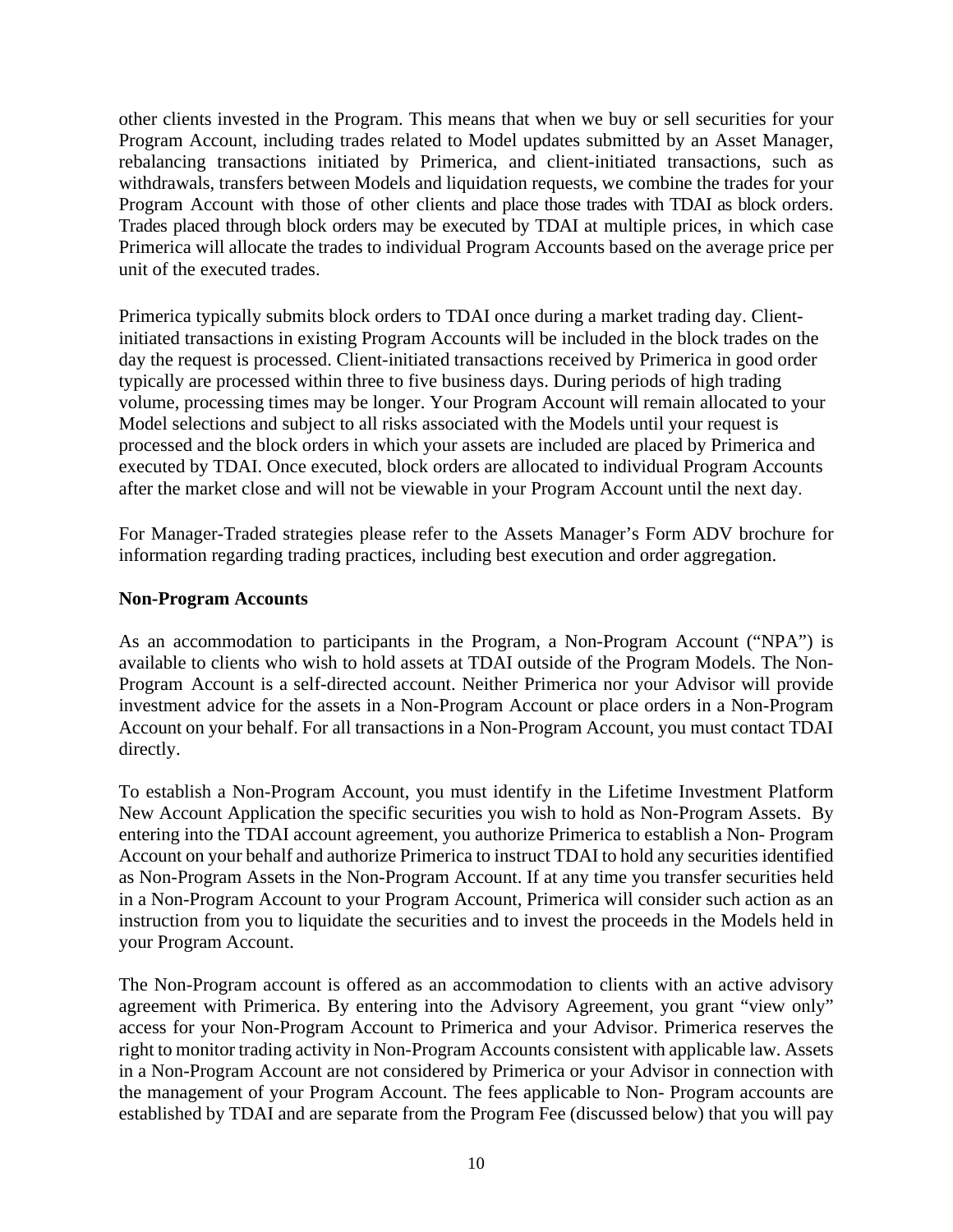to Primerica Advisors.

# **Fees**

Investors in the Program agree to pay an annual program fee ("Program Fee") for the services provided through the Program. Primerica Advisors has established the following fee schedule for the Program.

| <b>Account Value</b>         | <b>Program Fee (Maximum)</b> |
|------------------------------|------------------------------|
|                              |                              |
| \$250,000 or less            | 2.24%                        |
| $$250,000.01 - $500,000$     | 2.21%                        |
| $$500,000.01 - $1,000,000$   | 2.17%                        |
| $$1,000,000.01 - $3,000,000$ | 1.98%                        |
| \$3,000,000.01 and up        | 1.70%                        |
|                              |                              |

#### **Program Fee Schedule**

The **Program Fee** consists of three components: 1. Advisor; 2. Administration; and 3. Asset Manager.

**Advisor:** The maximum Advisor fee is determined according to the following schedule.

| <b>Account Value</b>         | <b>Advisor fee (Maximum)</b> |
|------------------------------|------------------------------|
|                              |                              |
| \$250,000 or less            | 1.25%                        |
| $$250,000.01 - $500,000$     | 1.25%                        |
| $$500,000.01 - $1,000,000$   | 1.25%                        |
| $$1,000,000.01 - $3,000,000$ | 1.10%                        |
| Over \$3,000,000             | 0.85%                        |
|                              |                              |

The Advisor fee is the component of the Program Fee you pay for the advice and services provided to you by your Advisor. A portion of the Advisor fee is retained by Primerica Advisors. The Advisor fee is negotiable. Whether to negotiate generally is a decision made by the Advisor. Primerica limits the amount by which your Advisor is permitted to negotiate a reduction in the Advisor fee.

**Administration:** The Administration fee is determined according the following schedule.

| <b>Account Value</b>         | <b>Administration fee</b> |
|------------------------------|---------------------------|
|                              |                           |
| \$250,000 or less            | 0.49%                     |
| $$250,000.01 - $500,000$     | 0.46%                     |
| $$500,000.01 - $1,000,000$   | 0.42%                     |
| $$1,000,000.01 - $3,000,000$ | 0.38%                     |
| \$3,000,000.01 and up        | 0.35%                     |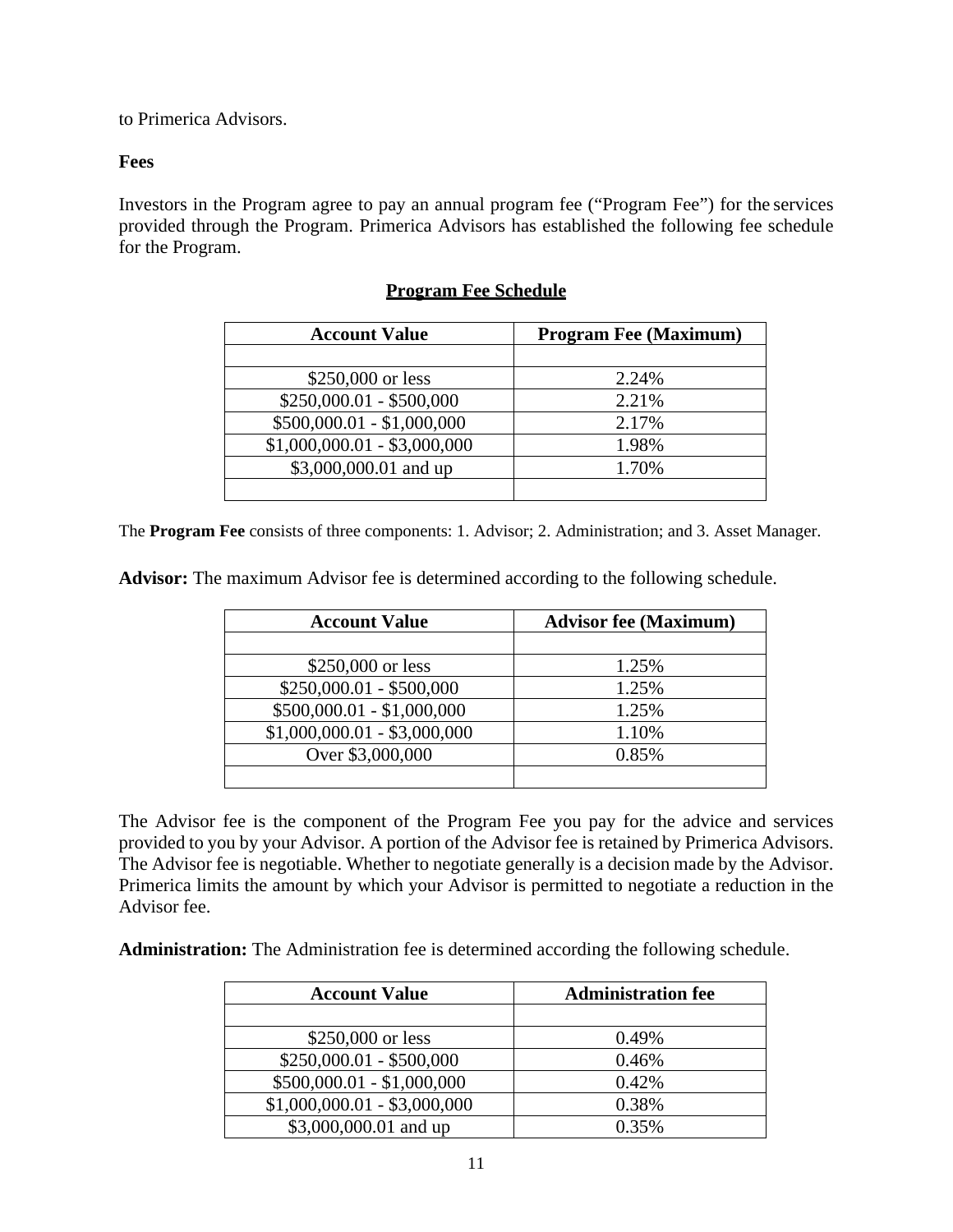The Administration fee is the component of the Program Fee charged by Primerica Advisors for its services as sponsor, portfolio manager and the administrator of the Program, as well as for the custody and brokerage services provided to the Program by TDAI. Primerica Advisors collects the Administration fee from your account. TDAI bills Primerica Advisors for the services it provides to the Program. In turn, Primerica Advisors pays a portion of the Administration fee to TDAI.

**Asset Manager:** The Asset Manager fee ranges from **0.50% to 0.00%** annually depending on the Models selected for the Program Account. The Asset Manager fee is what you pay for the services provided to the Program by the Asset Manager. The full amount of the fee is paid to the Asset Manager. Asset Manager fees vary so that your Program Fee will be more or less depending on which Model(s) you select for your Program Account. Certain AssetManagers, or their affiliates, serve as the investment adviser to the mutual funds or ETFs that are used to construct the Asset Manager's Models. These Asset Managers, or their affiliates, receive compensation from the fees and expenses charged to the shareholders of the mutual fund or ETF. The Program Fee for Program Accounts invested in the Models provided by such Asset Managers may not include an Asset Manager fee component. Please speak with your Advisor regarding Models that include or are limited to proprietary mutual funds or ETFs, including whether there is an Asset Manager fee for the Model. Additional information regarding Models that include proprietary mutual funds or ETFs is located in this brochure under the heading *Other Considerations Regarding Fees*.

# **Your Lifetime Investment Platform New Account Application will include a Fee Schedule that establishes the rates your Program Account will be charged for each of the fee components. These rates will be used to determine your Program Fee and to calculate the amount of the Program Fee due each billing cycle.**

The actual fees you pay will vary depending on the value of your Program Account when the fees are calculated for each monthly billing cycle. The Asset Manager fee and Administration fee generally are not negotiable.

#### **How the Program Fee Is Assessed**

The annual Program Fee is payable in arrears on a monthly basis. For purposes of determining the amount of the Program Fee that you will be charged each billing cycle, Primerica will calculate the total market value of your Program Account at the end of each business day, defined as any day the New York Stock Exchange is open for trading, including trading onan emergency venue. Using the total market value of your Program Account for each business day of the billing cycle, Primerica will calculate an average daily value. Based on the average daily value of your Program Account during the relevant billing cycle, Primerica will charge you a prorated share of the annual Program Fee according to the Fee Schedule applicable to your Program Account. For the initial month that you are invested in the Program, you will pay a prorated Program Fee based on the average daily value of the assets from the date your Program Account is funded through the last day of the monthly billing cycle.

For Program Accounts invested in Models that assess different Asset Manager fees, the Program Fee is adjusted based on the portion of the Program Account allocated to each Model. The Program Fee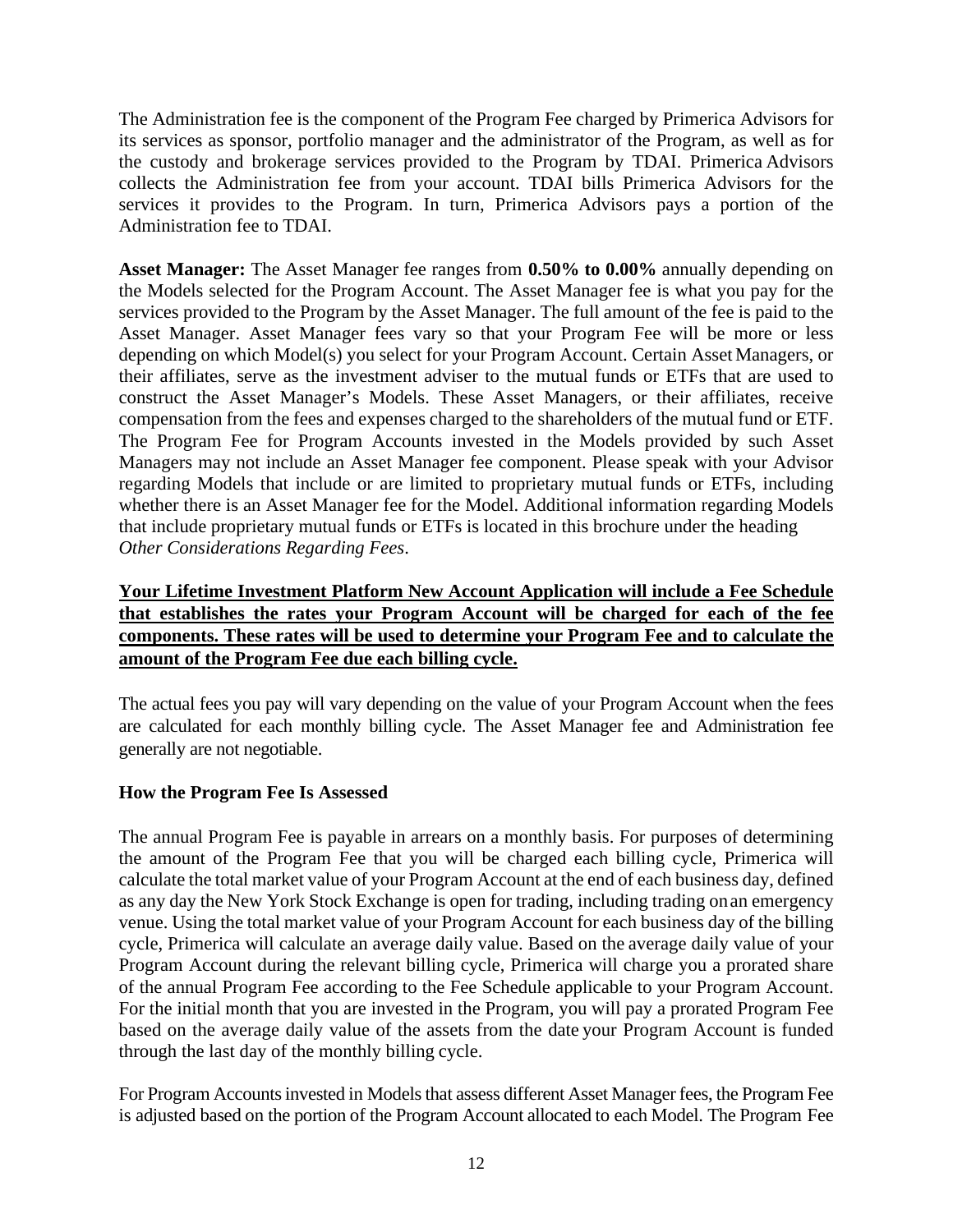deducted from your Program Account, when stated as a percentage, may vary from the percentage shown in your Fee Schedule based on the amount of your Program Account that is allocated to each Asset Manager at the time the Program Fee is calculated.

All assets held in the Program Account are subject to the Program Fee, including assets acquired through dividend reinvestments and automatic investment programs, as well as any portion of the Program Account maintained in cash or short-term vehicles including, but not limited to, money market funds. For limited periods of time, you may elect to allocate all of the assets in your Program Account to cash. If you make this election, you will continue to pay the Program Fee on the full value of your Program Account. For administrative purposes, the monthly billing cycle generally will not track the calendar months.

Primerica will debit the Program Fee directly from your Program Account. Primerica, in its discretion, will determine which assets in the Program Account will be liquidated to cover the Program Fee, without regard to tax consequences or cost basis. TDAI will send you a statement, at least quarterly, indicating all amounts disbursed from your Program Account, including the amount of the Program Fee. If the Lifetime Investment Platform Advisory Agreement is terminated other than on the last day of a monthly billing cycle, the Program Fee for the final month will be prorated and calculated based on the average daily value of the assets in your Program Account over the number of days during the final monthly billing cycle that the Program Account is funded. The Program Fee will be deducted from the liquidation proceeds. In certain instances, and in our discretion, Primerica may reduce your Program Fee for one or more monthly billing cycles.

For purposes of calculating the Program Fee, Primerica will combine the dollar value of accounts owned by family members who reside in the same household. Eligible accounts are linked based on addresses. Abbreviations, misspellings and other variations may prevent eligible accounts from being linked. Please work with your advisor to ensure the address for each of the accounts owned by your household is an exact match. Eligible accounts are linked periodically. The Program Fee will be assessed without regard to any other account until linking is completed. Primerica reserves the right to refuse to household accounts.

#### **Additional Fees You May Incur**

The mutual funds, ETFs and other exchange traded products (ETPs) held in your account charge fees and expenses that are in addition to the Program Fee. The fees and expenses of the mutual funds and ETFs, including management fees, distribution fees and administrative expenses, are discussed in each fund's prospectus or statement of additional information and are charged against the assets in the fund. You will not pay a sales charge or a brokerage transaction fee on the purchase or sales of securities in your Program Account. Some mutual funds impose shortterm trading fees, as described in their prospectuses.

The Program Fee does not include the charges, if any, for ancillary services provided by TDAI, such as returned checks or drafts, express mail fees, wire transfer fees and fees associated with a Non-Program Account. Please see the TDAI Client Agreement for additional information regarding fees for ancillary services.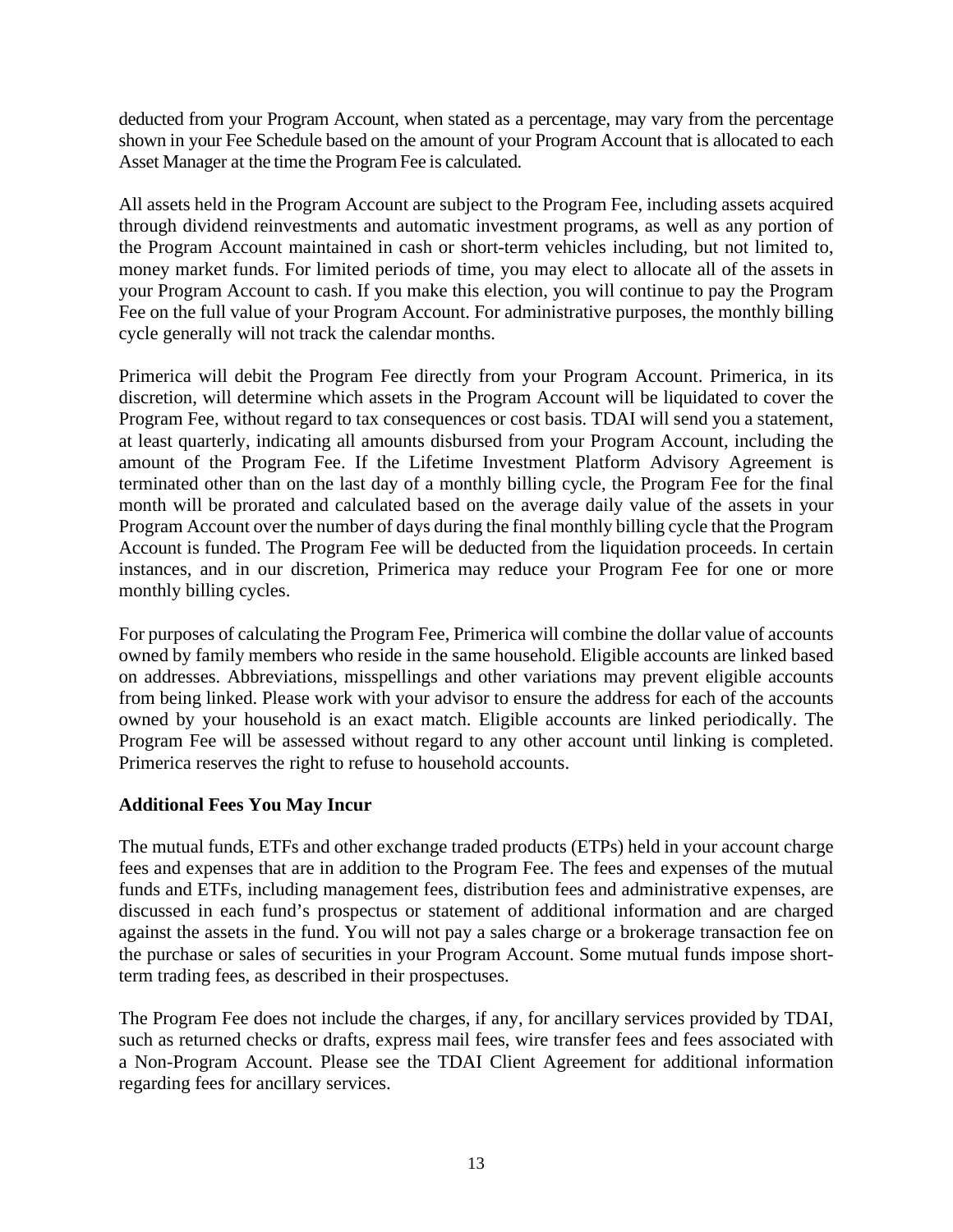#### **Other Considerations Regarding Fees**

Certain of the Asset Managers that provide Models to the Program offer the same or similar investment strategies directly to investors. Before investing in the Program, you should consider whether you are eligible to have your assets managed directly by the Asset Manager, and whether it would be less expensive to do so.

Additionally, certain Asset Managers construct their Models, in whole or in part, using proprietary mutual funds and ETFs. Meaning the mutual funds and ETFs are sponsored by an affiliate of the Asset Manager, and the Asset Manager, or an affiliate, is an investment adviser to the mutual funds and ETFs. Asset Managers that utilize proprietary mutual funds and ETFs may make their Models available to the Program with or without an Asset Manager fee. If a Model is available without an Asset Manager fee, then the Asset Manager will receive no compensation from the Program Fee. Instead, the Asset Manager, or its affiliate, will receive compensation from the fees charged by its proprietary mutual funds or ETFs held in the Model. If a Model includes proprietary funds and charges an Asset Manager fee, then the Asset Manager, or its affiliates, will receive compensation from both the Program Fee and the fees charged by its proprietary mutual funds or ETFs held in the Model. Generally, Models thatdo not charge an Asset Manager fee are limited to proprietary mutual funds or ETFs. However, the Program may include Models that are limited to proprietary funds and that also charge an Asset Manager fee. For additional information regarding Models that include proprietary mutual funds or ETFs, including whether there is an Asset Manager fee for the Model, please speak with your Advisor.

When selecting a Model, you should carefully consider your investment objective, the Program Fee and each of its components, and whether the Model includes or is limited to proprietary funds. Models for which there is no Asset Manager fee provide you with the opportunity to reduce your Program Fee. However, the full cost of a Model is the Asset Manager fee plus the annual fees charged by the mutual funds or ETFs, if any, held in the Model. Even though a Model charges no Asset Manager fee, the fees charged by the mutual funds and ETFs could cause the full cost of a Model to be more than a Model that does charge an Asset Manager fee. Information regarding the annual expenses charged by a mutual fund or ETF can be found in a fund's prospectus.

Because of the fees associated with investing through a wrap fee program, such as the Lifetime Investment Platform, assets invested in a Model through the Program generally will experience reduced investment performance compared to assets invested in the same or similar strategy that is managed directly by the Asset Manager outside of the Program.

Participating in the Program may cost you more or less than purchasing advice, brokerage services and custody separately, depending on factors such as the cost of the services if provided separately and the level of trading in the account. You may be able to purchase the securities held in the Program Account in a brokerage account outside of the Program, which may be more economical depending on a number of factors including, share class availability, the length of time the securities are held, whether you pay an annual advisory fee, whether you pay a frontend or back-end sales charge, the level of trading activity in the account, and whether mutual fund shares, if any, are purchased from a single fund family or multiple fund families. Generally, the type of clients that may find a commission-based account to be a more cost-efficient option are those who plan to buy and hold their mutual funds for long periods, those that will qualify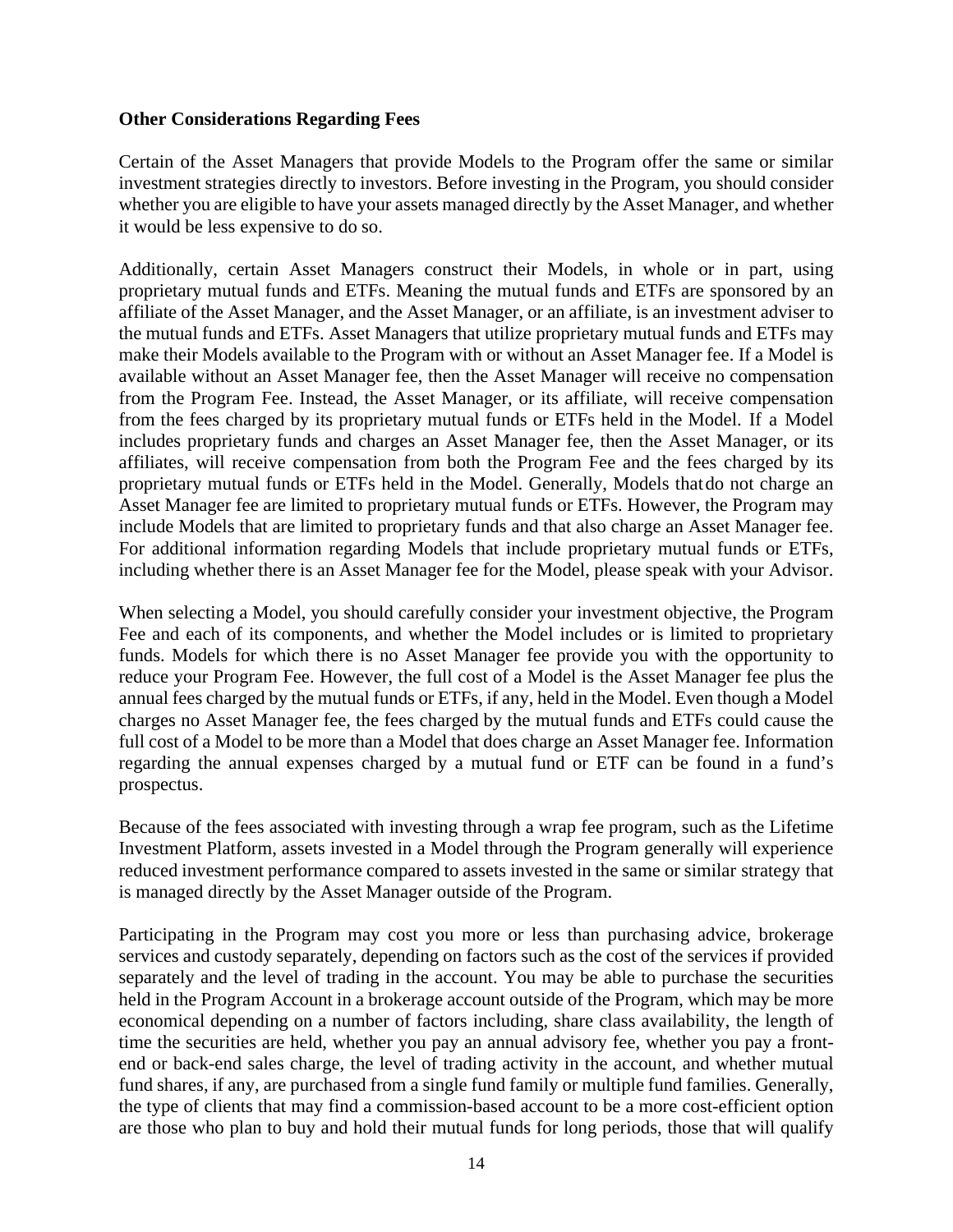for breakpoint commission discounts, and those that are not interested in the investment advice, active management and additional services offered through the Program. You should carefully consider whether your financial needs are best met through an account with potentially lower costs that offers fewer services or through an account with potentially increased costs that provides you with enhanced services, such as ongoing investment advice and monitoring. If you plan to sell securities or liquidate other investment vehicles to fund your Program Account, you should also consider the cost of any back-end sales charges, surrender penalties, taxes, other fees or loss of contractual benefits that you may incur.

Rebalancing and other transactions performed to facilitate changes to the Models in your Program Account will not result in any additional charges. The frequency of transactions within your Program Account will vary based on the investment style of the Models you select, and the adjustments made to the Models by the Asset Managers. Generally, Tactical Models are likely to experience a greater frequency of the trading than Strategic Models. As a result, paying a fixed fee that covers transactions may be of more benefit to clients who select Models with more frequent trading.

Individual stocks, ETFs and other ETPs are not available through PFSI's broker-dealer business. Additionally, the selection of mutual fund families available through PFSI's broker-dealer business is significantly more limited compared to the universe of mutual funds from which the Asset Managers can select when creating a Model. Investors who prefer ETFs and having access to a broader range of mutual funds, but not within an advisory program, are unable to satisfy those preferences investing through the Program or through a PFSI brokerage account. As a result, Primerica Advisors has a potential conflict of interest that could cause the firm and its Advisors to recommend the Program to such an investor. Primerica mitigates this conflict through disclosure.

#### **Compensation**

Primerica is compensated through the receipt of a portion of the Program Fee and will continue to receive such compensation for as long as your assets remain in the Program. Your Advisor is compensated through the receipt of a portion of the Advisor fee component of the Program Fee. The amount of this compensation may be more or less than what would be received if you paid separately for the investment advice, brokerage and other services provided by the Program or participated in other types of advisory or brokerage programs.

Additionally, if you invest in mutual funds through PFSI's brokerage business, or invest in annuities through PFSI or its affiliates, your Advisor typically will receive upfront compensation based on the amount of your investment, as well as annual trail commissions based on your account value. The amount of compensation received annually from the Advisor fee typically will be less than the upfront compensation generated by an investment in mutual funds or an annuity, but more than an annual trail commission generated by an investment in mutual funds or an annuity. However, assuming you maintain your Program Account for a sufficient period of time, the annual compensation derived from the Advisor fee over time will exceed the amount of compensation that would have been received from an equivalent investment amount in mutual funds or annuities. Therefore, if you plan to invest forlonger periods of time, your Advisor has a financial incentive to recommend the Program over other services offered by PFSI and affiliates. Conversely, if you intend to invest for shorter periods of time, your Advisor has an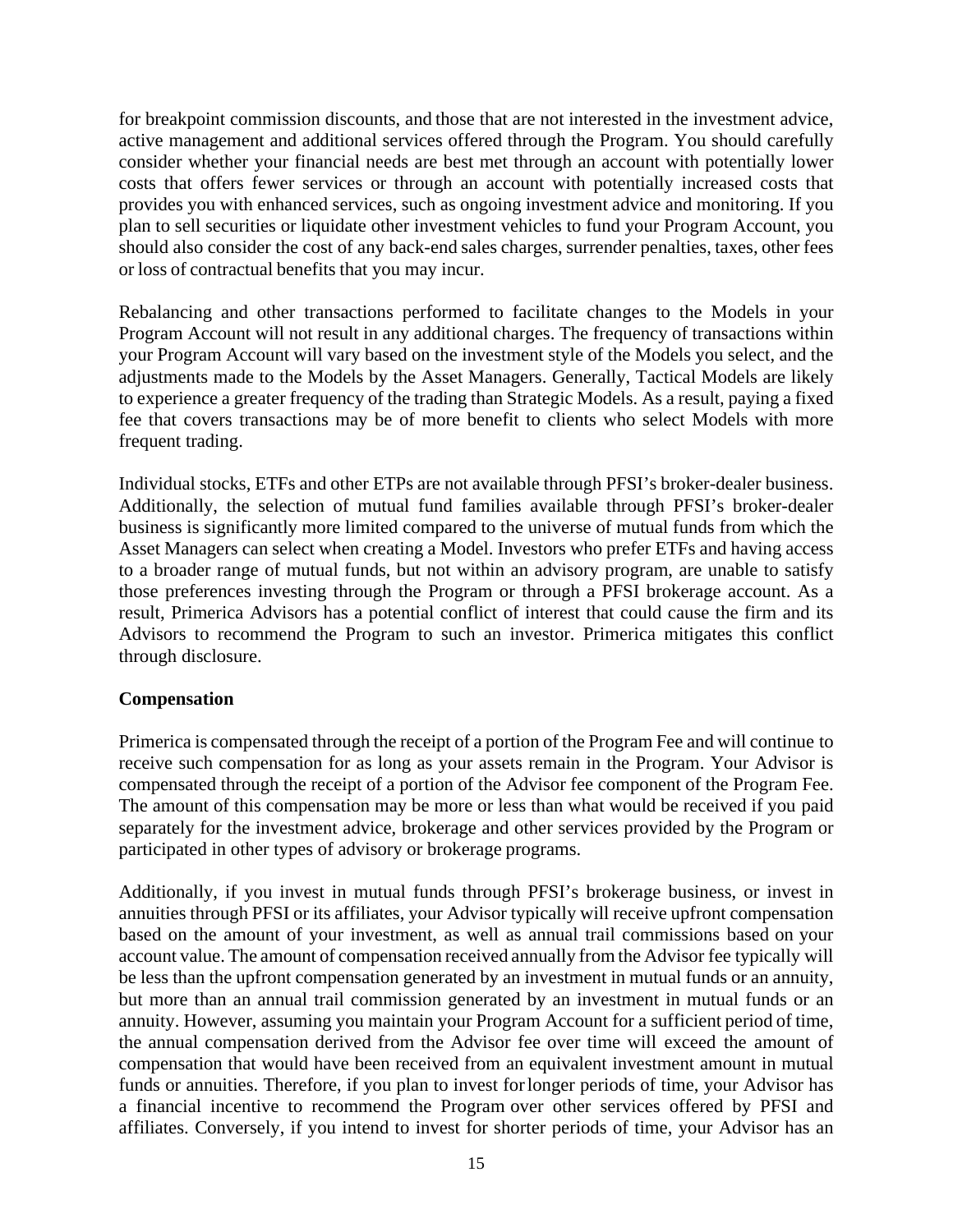incentive to recommend that you invest in mutual funds or annuities that generate upfront compensation at the time of your investment. Primerica mitigates this potential conflict through its supervisory practices and by disclosing it to you.

Your Advisor will receive the same compensation regardless of the Models recommended for your Program Account. Primerica's and your Advisor's compensation will vary from the compensation received from other investors in the Program based on the Advisor fee agreed to between you and your Advisor.

#### **Primerica Advisors' Conflicts with Respect to Rollovers and other Asset Transfers**

Primerica Advisors' compensation is derived from the Program Fee charged to assets held in a Program Account. Therefore, we have an incentive to encourage you to transfer assets out of your employer sponsored retirement plan, accounts at other financial institutions and brokerage products sold by PFS Investments into a Program Account. We mitigate this conflict by disclosing it to you, through our obligation as a fiduciary to act in your best interest, and through our policies and procedures designed to ensure that an investment in the Program is consistent with your best interest.

# **Primerica Advisors' Conflicts with Respect to Investments in No-Transaction-Fee Funds and Commission-Free ETFs.**

As discussed above, and pursuant to our agreement with TDAI, Primerica Advisors compensates TDAI for its services from the Administration fee, which is a component of the total Program Fee you pay to Primerica Advisors. With respect to Program investments in certain mutual funds and ETFs, commonly referred to as no-transaction-fee funds ("NTF Funds") and commissionfree ETFs, TDAI is also compensated through its agreement with the fund or ETF sponsor. While the Program Fee and Administration fee you pay do not vary based on the assets held in your Program account, Primerica Advisors retains a greater percentage of the Administration fee when you invest in NTF Funds or commission-free ETFs than it retains when you invest in other investment options available through the Program. This creates a conflict of interest for Primerica Advisors to favor Models that include NTF Funds or commission-free ETFs.

Primerica Advisors mitigates this conflict by disclosing it to you, and through its policies and procedures that require its Advisors to recommend Asset Managers and Models that are appropriate for you. Additionally, the compensation your Advisor receives does not depend on the Asset Managers and Models he or she recommends, including whether the Asset Manager selects NTF Funds or commission-free ETFs for its Models. Moreover, the Asset Managers, and not Primerica Advisors, determine which securities to include in a Model, and therefore, whether a client's assets are invested in NTF Funds or commission-free ETFs.

#### **Conference and Training Assistance Provided to Primerica Advisors**

Because Primerica Advisors, the Asset Managers and TDAI are generally compensated from the Program Fee (as discussed in more detail above), Primerica Advisors, the Asset Managers and TDAI have a common financial interest in increasing the total assets invested in the Program. In furtherance of this common interest, the Asset Managers and TDAI assist Primerica in promoting the Program and provide financial support for conferences, incentive trips and training seminars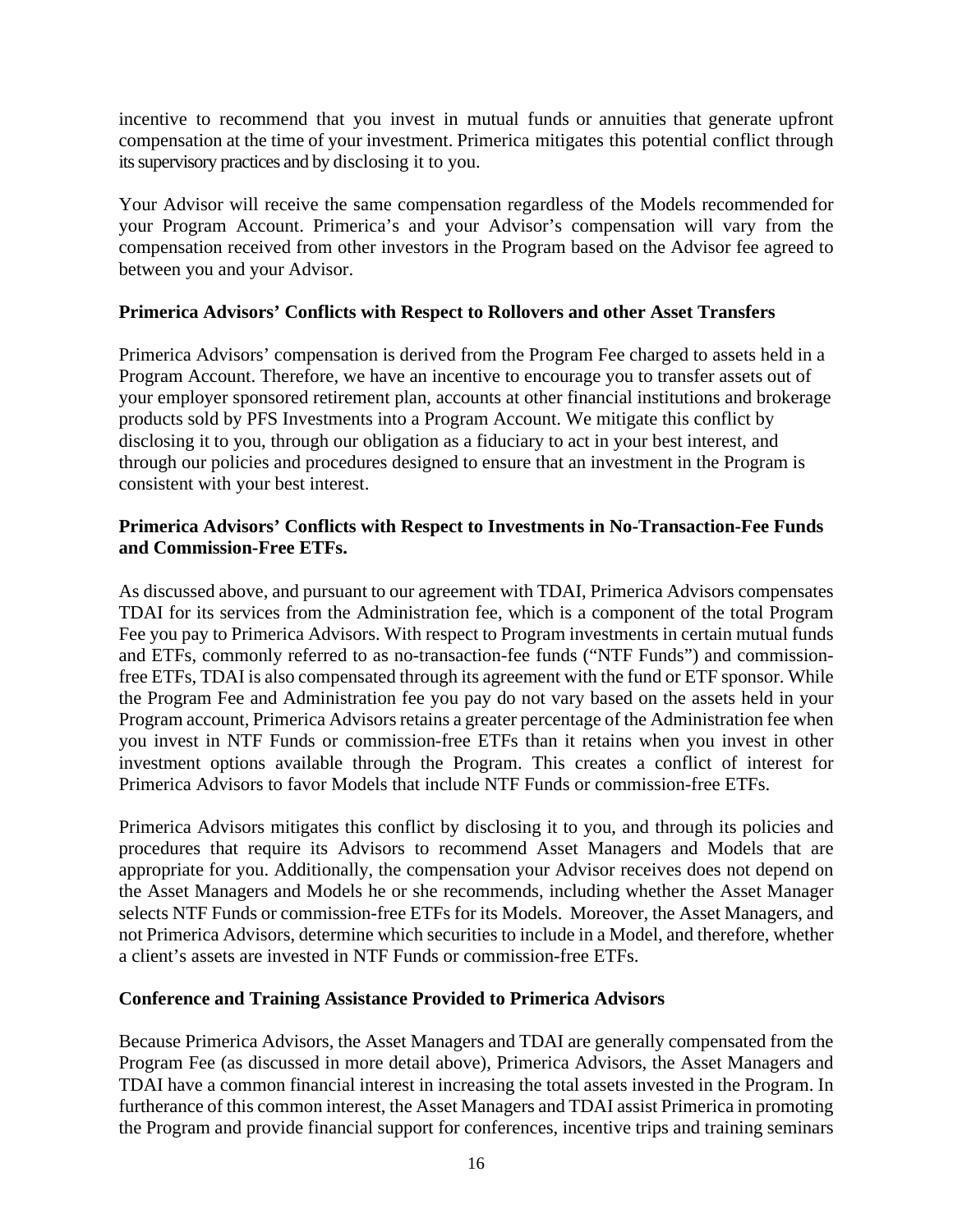designed in part to educate Advisors on the features and services offered by the Program. Primerica hosts these events on an annual basis and seeks financial support from the Asset Managers and TDAI each year. With respect to the Asset Managers, Primerica requests a standard contribution from each manager; however, some managers pay less. These payments create an incentive for Primerica Advisors to continue its relationship with the Asset Managers and TDAI as service providers, and to favor the Asset Managers that make the higher payments to us. Primerica Advisors mitigates these conflicts by disclosing them to you and through its policies and procedures that are designed to monitor the quality of the services provided by the Asset Managers and TDAI.

#### **Promotional Items and Seminar Support Provided to Investment Adviser Representatives**

Advisors are permitted to conduct seminars to educate potential clients about the Program and to encourage them to invest through the Program. Asset Managers are permitted to participate in and contribute to the cost of these client seminars and provide promotional items of nominal value. These seminars could influence the Advisor's decision to recommend Asset Managers that provide such support. Primerica Advisors mitigates this conflict by disclosing it to you and through its policies and procedures that limit the contributions Asset Managers are permitted to make toward client seminars and that require pre-approval from Primerica's supervisory personnel for such events.

#### **Due Diligence and Wholesaling Events**

On occasion, Asset Managers may hold meetings at their respective offices, or travel to a Primerica branch office, to educate Advisors about the Asset Manager's investment philosophy and investment strategies. In connection with these meetings, the Asset Manager may provide meals and entertainment to Advisors and may contribute in whole or in part to an Advisor's travel and lodging expenses incurred to attend such a meeting. These events create a conflict of interest for Advisors who participate in that the support provided by an Asset Manager could influence an Advisor's decision as to which Asset Manager to recommend. Primerica Advisors mitigates this conflict by disclosing it to you and through its policies and procedures.

#### **Mutual Fund Share Classes**

For Models that include mutual funds, Primerica will seek to invest in institutional or similar share classes that do not impose an upfront sales charge or annual 12b-1 fee. Typically, these share classes are available for purchase by retail investors through advisory programs sponsored by a financial intermediary, or under other limited circumstances. If either you or Primerica terminates your Lifetime Investment Platform Advisory Agreement, then the mutual fund companies generally will allow you to continue to hold the mutual fund shares purchased through the Program, but you generally will be unable to make additional investments in those share classes. However, certain mutual funds have policies, outlined in a fund's prospectus, that authorize the redemption or exchange of shares purchased through the Program if you transfer the shares out of your Program Account, or if either you or Primerica terminates your Lifetime Investment Platform Advisory Agreement.

If a fund, or service provider authorized by the prospectus, elects to exchange your shares, generally you will receive Class A or similar shares of the same fund. The shares you receive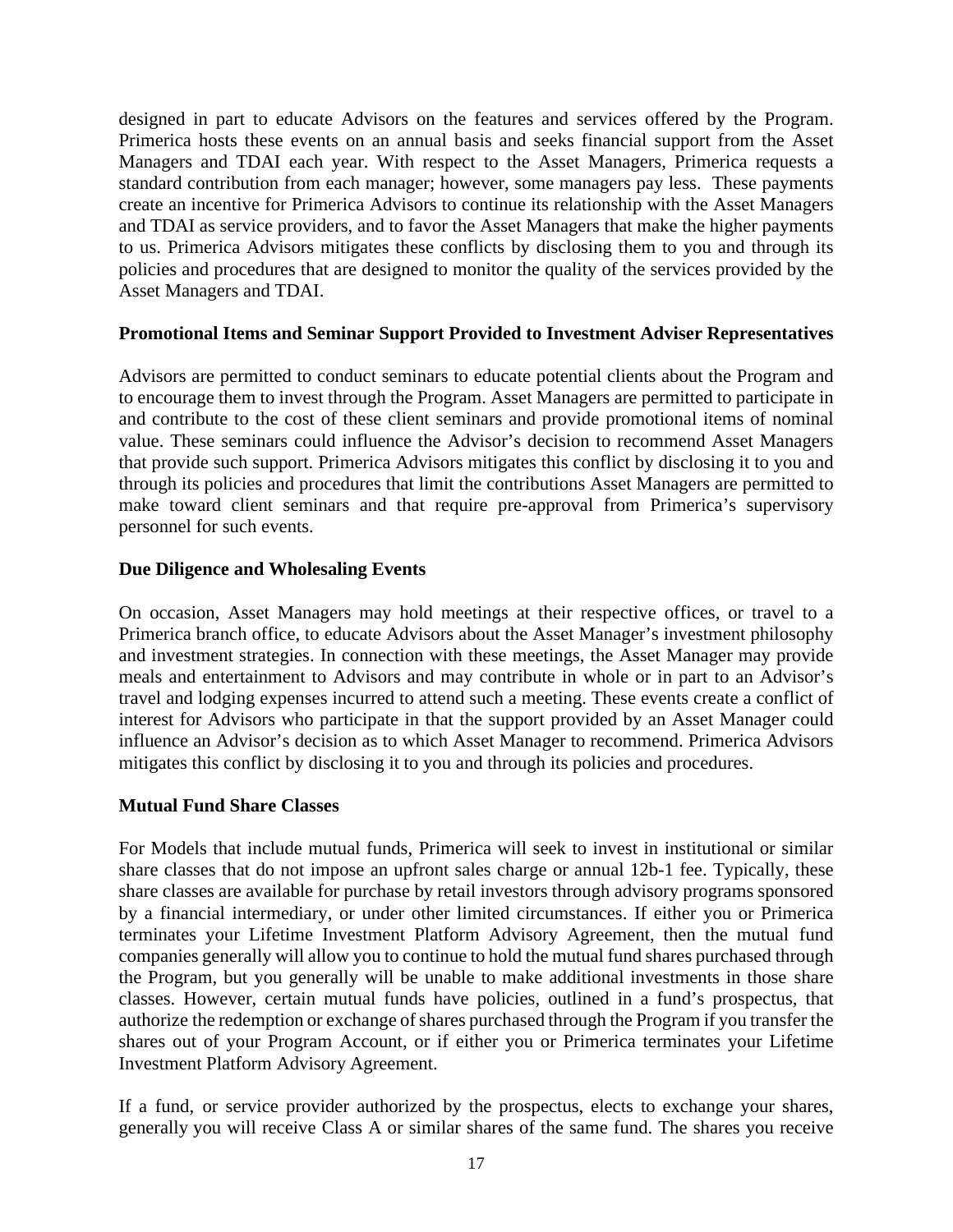from the exchange may have annual expenses that are higher than the shares previously held in your Program Account, and the fund, or service provider authorized by the prospectus, may impose a sales charge in connection with the exchange.

Please review the prospectus for additional information regarding a fund's policies related to the redemption or exchange of shares no longer held in the Program. Shares subject to redemption or exchange may be acquired in your Program Account at any time as changes to a Model are implemented.

Primerica's access to mutual funds and share classes within each fund is limited to the funds and share classes offered by TDAI, which are determined by the agreements entered into between TDAI and the respective funds. As a result, an Asset Manager may select for a Model a mutual fund or share class that is not available through TDAI, and therefore, is not available to the Program. If an Asset Manager selects a fund or share class not available through TDAI, Primerica will request that the Asset Manager select an alternative. The need to select an alternative fund or share class from the options available through TDAI may result in you owning a fund or share class with higher annual expenses than the fund or share class originally selected by the Asset Manager.

# <span id="page-17-0"></span>**Item 5** - **Account Requirements and Types of Clients**

The Program is designed for individual U.S. citizens, lawful permanent residents, and certain U.S. entities seeking investment advice regarding both retirement and non-retirement assets. Primerica Advisors does not provide investment advice to institutional clients, such as investment companies or pension plans. Individuals who reside outside of the United States, regardless of status, generally are not eligible to open a Program Account or remain invested in the Program.

The Program generally permits investments in up to three Models within a Program Account. The minimum Program investment is \$25,000.00; however, certain Models have higher minimums. If at any time the total market value of the assets held in a Program Account falls below the Program minimum, as a result of withdrawals or market volatility, Primerica reserves the right to liquidate the securities held in the Program Account, distribute the cash proceeds to you and terminate your Lifetime Investment Platform Advisory Agreement. If the value of a Program Account exceeds the Program minimum but is insufficient to fund each of the Models in the Program Account, Primerica reserves the right to consolidate your holdings into a single Model. Primerica reserves the right to accept or maintain accounts that do not meet the minimum investment requirements. The Models selected for your Program Account will not be implemented until cash sufficient to meet the minimum investment requirements is deposited into your Program Account or becomes available from the liquidation of securities deposited into your Program Account.

You may terminate the Lifetime Investment Platform Advisory Agreement within five (5) business days of its initial execution without charge. Thereafter, either you or Primerica may terminate the agreement at any time upon written notice to the other, which becomes effective when received or as of the date indicated in the notice. In the event that the Lifetime Investment Platform Advisory Agreement is terminated for any reason, your advisory relationship with Primerica and your Advisor will simultaneously terminate, and all features and privileges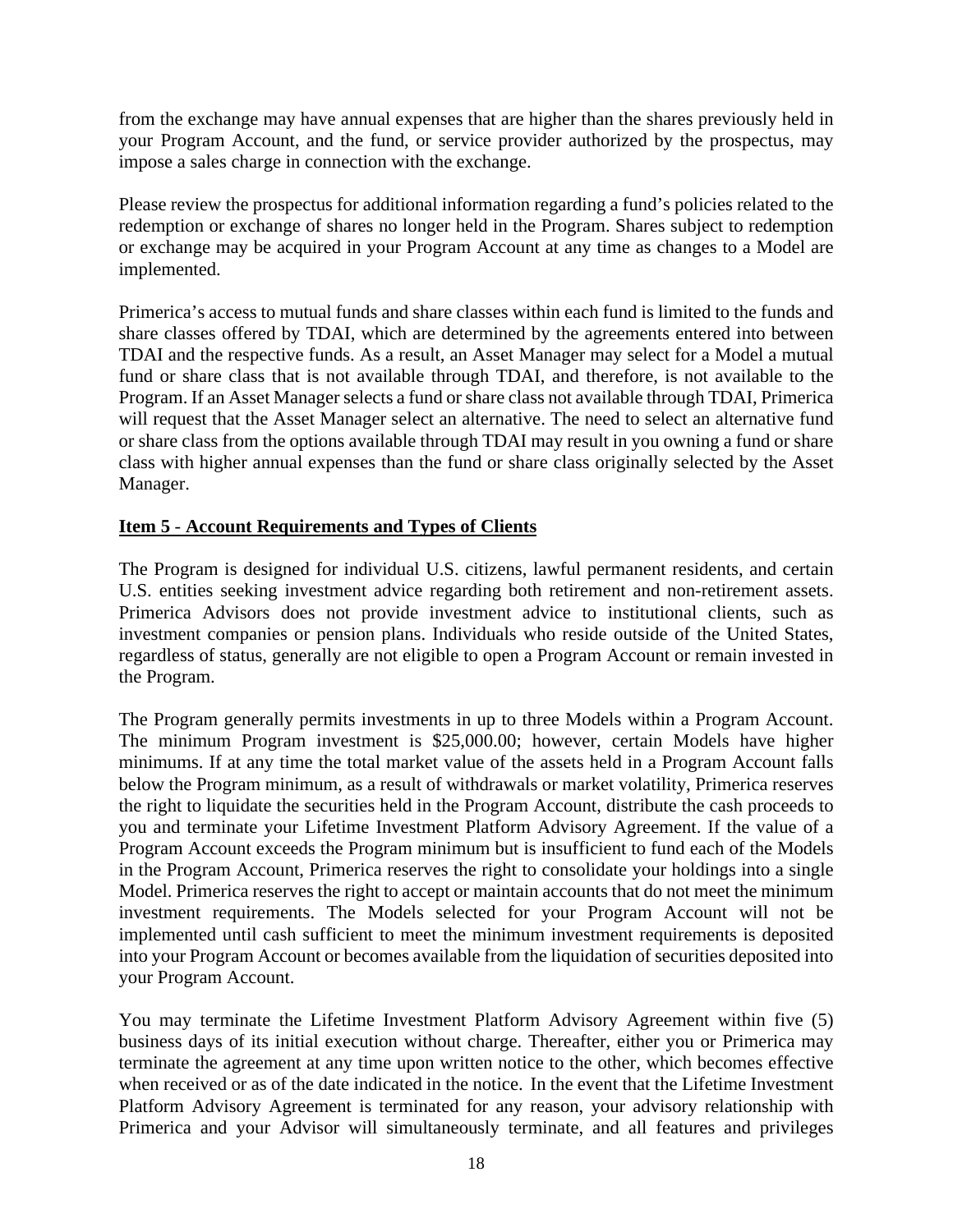associated with the Program will be cancelled and cease. Any assets held in your Program Account or Non-Program Account after the advisory agreement is terminated may be transferred by TDAI to a new account on the TD Ameritrade retail platform pursuant to the authorizations contained in the TDAI account agreement.

#### **Item 6** - **Portfolio Manager Selection and Evaluation**

#### **Selection and Evaluation**

Primerica, as sponsor and portfolio manager for the Program, selects the Asset Managers and strategies available in the Program. The Program seeks to include strategies that align with a range of investment objectives and risk tolerances while seeking to limit duplication of investment styles. Primerica's evaluation process considers both the Asset Manager as an entity, as well as the individual strategies offered by the Asset Managers. Primerica uses internal and external resources to identify and evaluate Asset Managers. The evaluation process considers both quantitative and qualitative factors including the following.

- Investment philosophy and process
- Asset manager personnel
- Assets under management
- Past performance [track record and experience]
- Modern Portfolio Theory statistics, such as Alpha, Beta, R-squared and Sharpe ratio
- Performance relative to an appropriate benchmark
- Consistency of performance
- Performance relative to peers
- Risk adjusted return
- Total return

#### **Affiliations**

No related person or affiliate of Primerica acts a portfolio manager for the Program. Primerica is not an affiliate of any of the Asset Managers who provide investment Models the Program. The Asset Managers may be public companies, subsidiaries of public companies or privately held entities. Neither Primerica Advisors nor its parent Company has an ownership interest in the Asset Managers or the Asset Managers' respective affiliates.

Primerica has existing business relationships with certain Asset Managers. Lockwood Advisors previously co-sponsored, along with Primerica, the Freedom Portfolios mutual fund wrap fee program, which was offered from June 2011 until February 2019. Invesco mutual funds, but not Invesco ETFs, and Franklin Templeton (formerly Legg Mason) mutual funds are available from PFSI through its broker-dealer business. PFSI and its representatives receive compensation from Invesco and Franklin Templeton for the sale of their mutual funds. Primerica Shareholder Services, an affiliate of PFSI, receives compensation from Invesco and Franklin Templeton for administrative services provided to owners of Invesco and Franklin Templeton funds who purchase mutual fund shares through PFSI's broker-dealer business. Advisors also may have received non-cash compensation from Lockwood in connection with Freedom Portfolios or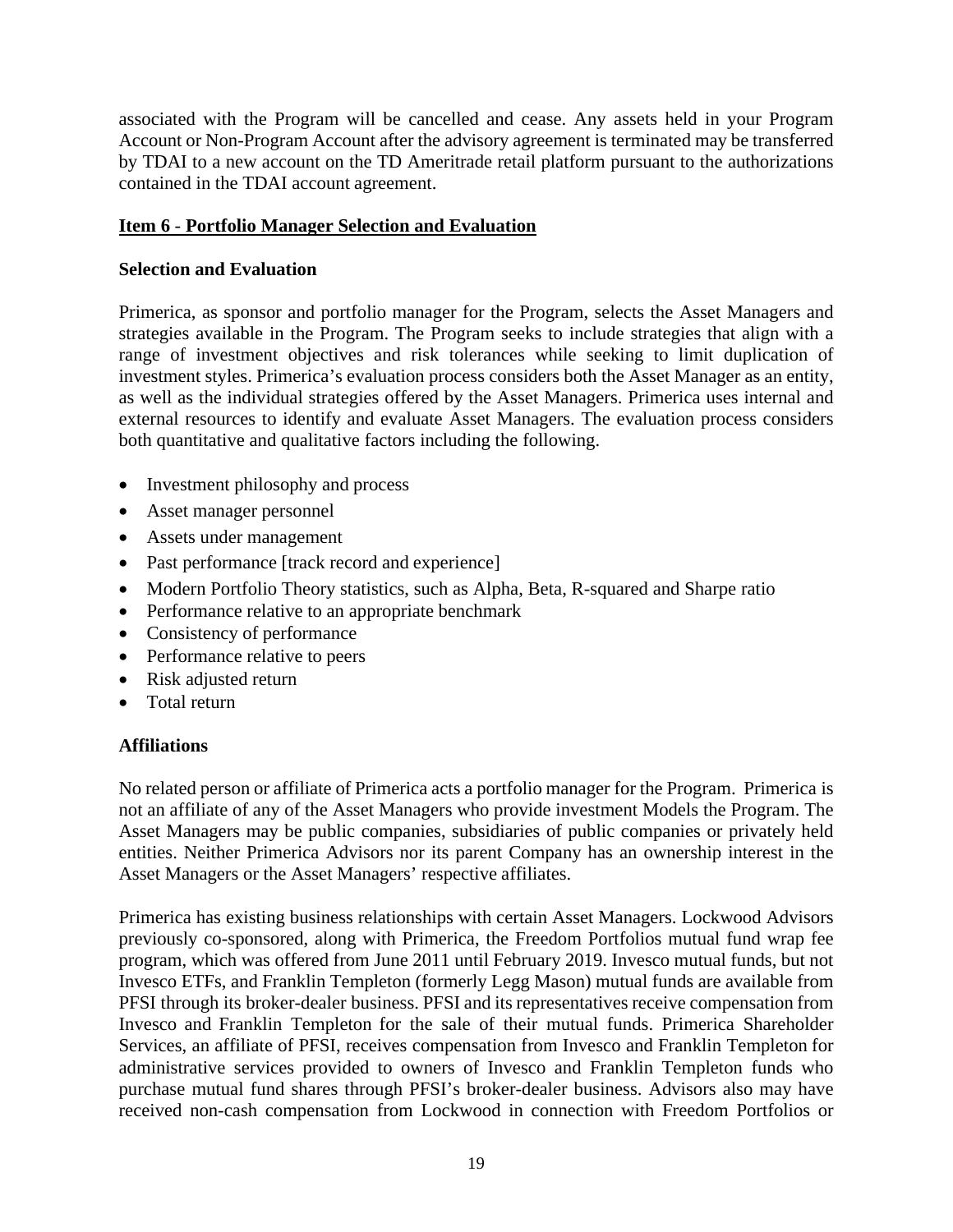Invesco and Legg Mason in connection with our retail brokerage business. Due to these factors and their prior experience and familiarity with Lockwood, Invesco and Franklin Templeton, Advisors may be more inclined to recommend strategies designed by those Asset Managers or their affiliates. In addition, certain Asset Managers may make greater efforts than others to communicate with and educate Advisors regarding their respective strategies. As a result, an Advisor may bemore inclined to recommend the Asset Managers with whom the Advisor has a closer relationship. Primerica mitigates this potential conflict through disclosure.

Primerica Advisors' advice is limited to the assets held in the Program. Primerica does not sponsor or provide portfolio management services to any advisory programs other than the Lifetime Investment Platform. Primerica does not accept performance-based fees.

# **Proxy Voting; Corporate and Legal Actions**

Primerica is not authorized to take any action with respect to the voting of proxies. You retain the right and obligation to vote any proxies relating to securities held in your Program Account and Non-Program Account. You will be sent certain issuer and issuer-related communications (proxies, tender offers, proposed mergers, rights offerings, exchange offers and warrants, among other things) that may require a voting decision or other action regarding investments held in the Program Account. Primerica does not accept proxy-voting responsibility for any client. You are expected to vote your own proxies and will receive proxies directly from TDAI.

For Program assets invested in manager-traded strategies, the Asset Manager generally will be responsible for voting securities on your behalf, as described in the manager's Form ADV. You have the right to retain voting authority. If you prefer to vote, please contact TDAI to have that preference recorded on your account. For information regarding the Asset Manager's proxy voting policies, please review the Asset Manager's Form ADV brochure.

#### **Risk of Loss**

Investing in the Program entails risk, including loss of principal. The securities held in your Program Account are subject to multiple risks, including market, credit, liquidity, currency, economic and political risk. Investments in the Program are not insured by the FDIC, FCUA or any other regulatory agency, and are not deposits or obligations of, nor guaranteed by, Primerica, the Asset Managers, any Program services provider, securities issuer or any of their respective affiliates. There is no guarantee that the strategies recommended to you will accomplish your investment objectives.

Strategic, Tactical, Tax Aware and Income Distribution Models offer investors access to varied investment styles and objectives; however, Primerica makes no representation or warranty that any particular investment style or Model will be profitable, or that any style or Model is more likely than another to achieve an investor's objectives. Strategic Models will remain fully invested regardless of market conditions. As a result, Strategic Models in general may experience greater losses during periods of market volatility compared to certain Tactical Models, as the Asset Managers of Tactical Models have the option to recommend substantial holdings in cash or cash alternatives, such as money market funds.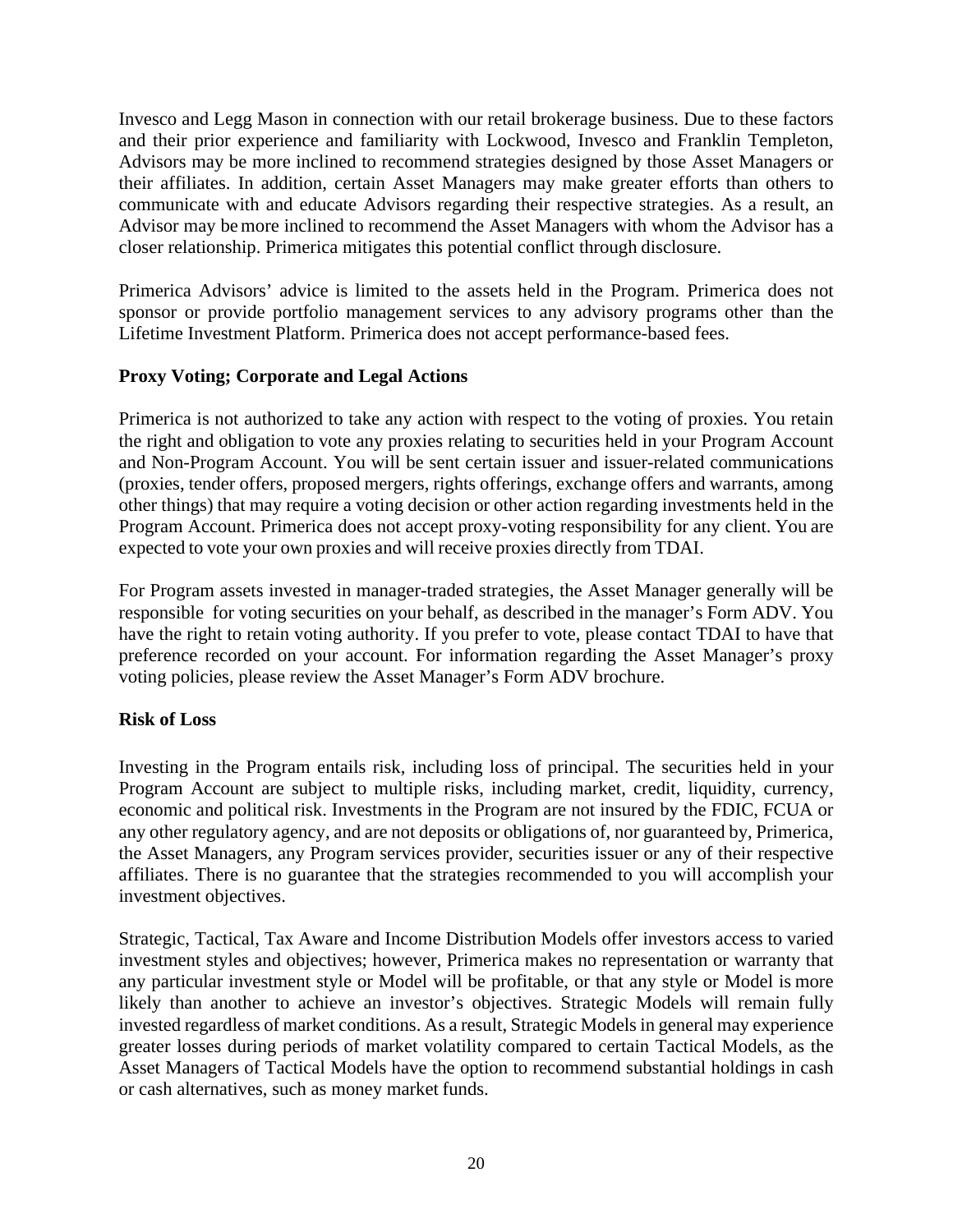Tactical Models also entail risk, and the investment performance of a Tactical Model will be affected by the Asset Manager's decision as to if and when to move into and out of cash or other asset classes. Significant market declines can occur before an Asset Manager makes a decision to move assets to cash and before Primerica Advisors has the ability to implement Model changes. Asset Managers who employ a Tactical investment style may remain allocated to cash or cash alternatives during periods of market recovery following an actual market decline, causing the Model and the Program Accounts holding that Model to miss out on participation in a marketrecovery. Similarly, Asset Managers offeringTactical Models may incorrectly anticipate market trends and recommend exchanging equity and fixed-income holdings for cash or cash alternatives during periods in which equity and fixed-income securities appreciate in value.

Income Distribution Models are designed to generate income by distributing assets from the Program Account to you, however there is no guarantee that such Models will generate any specific amount of income, or that the income will be available for a period of time sufficient to meet your needs.

Tax Aware and Tax Exempt model-delivery strategies are not designed or managed to address the specific tax needs of any individual investor. Active Tax Loss Harvesting and managertraded Tax Exempt strategies can be customized to meet an individual investor's needs; however, tax considerations generally are limited to assets held in the strategy and do not consider an investors overall tax situation. You should consult with a tax professional for advice regarding how investing in a Tax Aware Model might affect your personal tax situation.

#### <span id="page-20-0"></span>**Item 7** - **Client Information Provided to Portfolio Managers**

When establishing an account, you will be asked to complete a Lifetime Investment Platform new account application and an Investment Profile to document your financial situation, risk profile and investment objective. You will also be given an opportunity to place reasonable investment restrictions on your account. Primerica Advisors will share this information as necessary to establish and maintain your account. For model-delivery strategies your financial information and account restrictions will not be shared with the Asset Managers, or with the portfolio managers of the funds held in your Program Account. For manager-traded strategies, account information will be shared with the Asset Manager as necessary to manager your investments.

We will also collect general information including your name, a street address, date of birth, and an identification number, such as a Social Security Number. We may also ask to see your driver's license or other identifying documents that will allow us to identify you. This information may be shared between Primerica and its affiliates. For additional important information, please review our brochure titled, "What Does Primerica Do with Your Personal Information".

Primerica reserves the right to reject investment restrictions based on the volume, magnitude or nature of the request.

#### <span id="page-20-1"></span>**Item 8** - **Client Contact with Portfolio Managers**

Primerica is the portfolio manager for the Program. You may contact Primerica at the address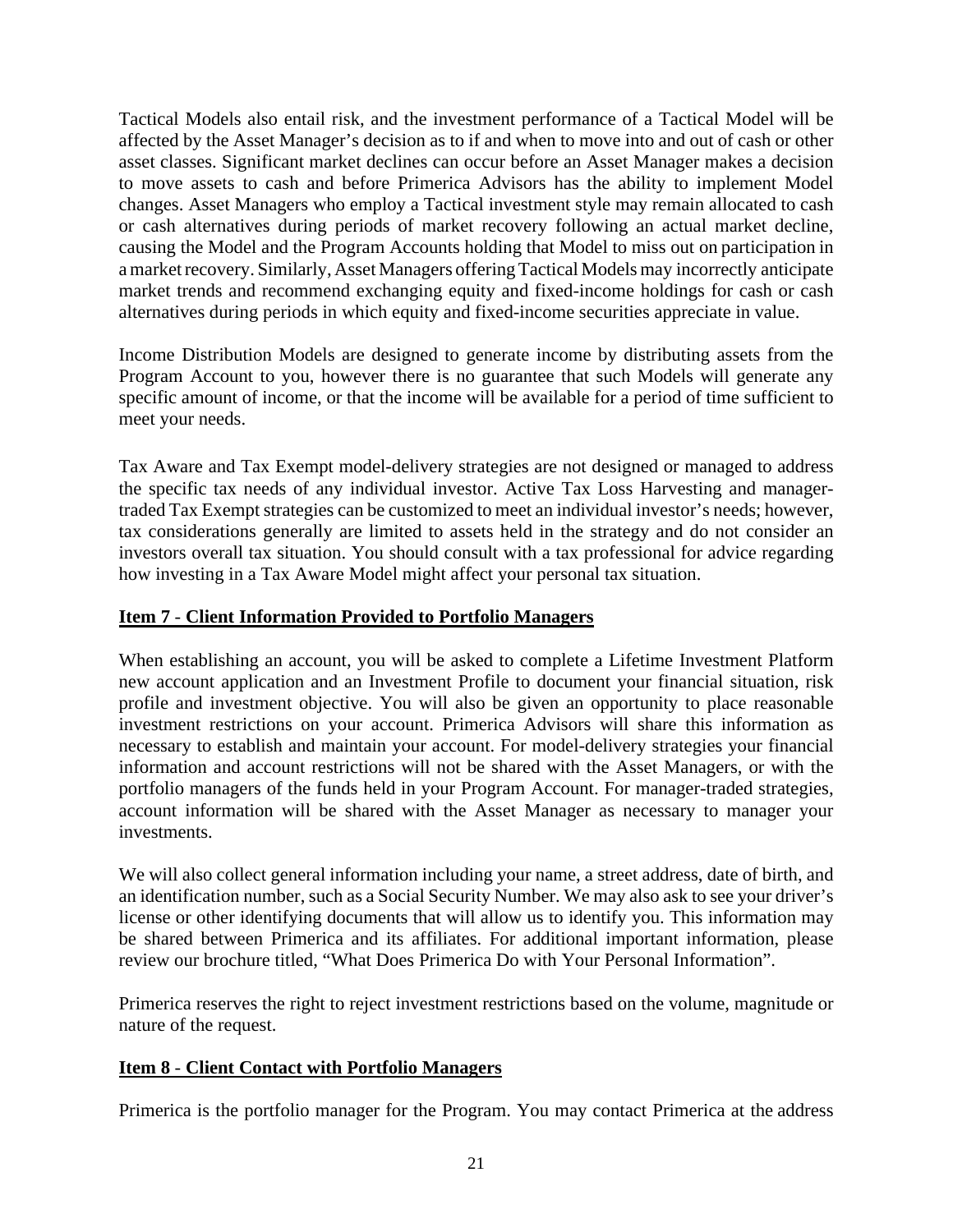and telephone number listed on the cover page of this brochure. Inquiries about the Asset Managers may be directed to Primerica or to the Asset Managers directly.

Each of the mutual funds, ETFs and ETPs held in your account has one or more investment managers that manage the fund's investments. Generally, these investment managers do not have direct contact with fund shareholders. Mutual funds typically operate client service and investor relations departments that handle client communications. Information regarding how to contact the fund is available in the fund's prospectus.

You may contact your Advisor in person, in writing, or by telephone. Your Advisor is permitted to send this brochure and other Program documents to you by email; however, Advisors are otherwise prohibited from conducting advisory business by email. Advisors are required to be reasonably available to Program participants and to respond promptly to client requests for contact. You and your Advisor may choose how often to have discussions concerning your Program Account. For assistance with your account or to obtain contact information for your Advisor or an Asset Manager, contact Primerica Advisors at 800-544-5445 during normal business hours. To access your account online, visit [www.advisorclient.com.](http://www.advisorclient.com/)

#### **Item 9** - **Additional Information**

#### **Disciplinary Information**

In August 2012, PFSI entered into an Acceptance, Waiver and Consent with FINRA related to recordkeeping requirements, and mutual fund recommendations made to investors with shortterm investment horizons. PFSI accepted FINRA's findings, without admitting or denying the allegations, and agreed to pay a fine of \$100,000. Specifically, FINRA found that during 2008 through 2011, due to programming, design and human errors, PFSI's systems failed to detect that certain customers were not provided with a copy of their account record as required by SEC Rule 17a-3(a)(17). That rule requires a broker-dealer to provide customers with a copy of certain information contained in their account record within 30 days of account opening, and then every 36 months thereafter if another suitability determination had occurred. FINRA also found that from April 2007 through February 2009, the firm's Investor Profile Questionnaire was inadequate in that it did not record the specific rationale for placing customers with a short-term investment horizon in mutual funds. PFSI has implemented corrective measures to address these findings.

#### **Other Financial Activities and Affiliations**

PFS Investments, Inc. is an indirect, wholly-owned subsidiary of Primerica, Inc., a publicly traded company (NYSE – PRI) headquartered in Duluth, Georgia. Primerica, Inc. offers financial products and services, including term life insurance, mutual funds, annuities, mortgage loans and other products which are distributed through various subsidiaries. PFSI is registered with the SEC as a broker-dealer and investment adviser. Through its broker-dealer operations, PFSI sells mutual funds, variable annuities, employer-sponsored retirement plans and 529 Plans. Certain of the asset allocation models in the Program are constructed, in whole or in part, using mutual funds. In limited circumstances a Model could include one or more mutual funds that also are available through PFSI's broker-dealer operations. You may be able to meet your investment needs by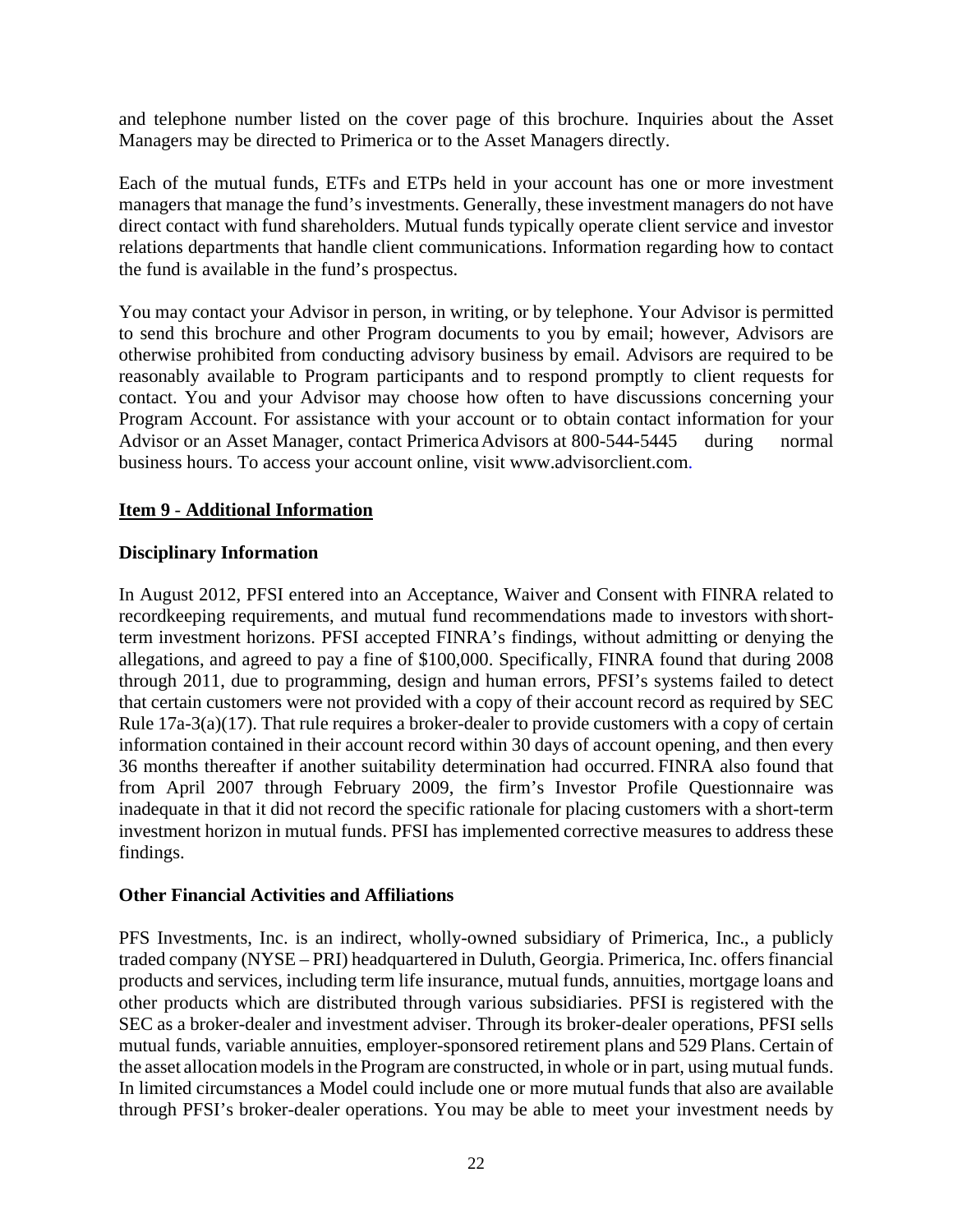purchasing from PFSI or its affiliates products and services other than the Program. Before deciding how to invest, you should carefully consider the costs and services associated with the different products available through PFSI and its affiliates.

# **Code of Ethics**

Primerica Advisors has adopted a Code of Ethics ("Code") pursuant to Rules 204A-1 and 204- 2 of the Investment Advisers Act of 1940. The Code is intended to reflect the principles that govern the conduct of Primerica Advisors and its supervised persons in those situations where Primerica Advisors acts as an investment advisor as defined under the Advisers Act. The Code addresses topics such as standards of business conduct, compliance with applicable federal law and the personal securities activities of associated persons. Primerica Advisors' associated persons may invest in the same securities as are recommended to clients, at the same or different times. All associated persons are required to acknowledge receipt of the Code policies. A copy of the Code is available upon request.

# **Review of Accounts**

Annually, Primerica or your Advisor will undertake reasonable efforts to contact you to discuss your financial situationand investment objectives to determine whether the account continues to meet your investment needs. Also, on quarterly basis, Primerica will send correspondence reminding you to contact us or your Advisor if there have been any changes to your circumstances that would cause you to alter your responses to the investment profile questionnaire. The quarterly statements you will receive will show the securities held in your account, the value of the securities and any transactions that occurred in the account during the previous quarter. Primerica will monitor and make adjustments to Program Accounts as described in this brochure.

#### **Client Referrals and Other Compensation**

Primerica does not directly or indirectly compensate any person for client referrals. Advisors are eligible for cash bonuses. Bonuses are in addition to an Advisor's compensation derived from the Program Fee. The possibility of receiving this additional compensation could cause an Advisor to favor the Program over other investments options when deciding which products to present to you for your consideration. We mitigate this conflict as follows: (i) through our supervisory practices, and (ii) by disclosing it to you. Beginning in July 2020, bonus compensation will be awarded based on total securities sales. Before investing, you should carefully consider the cost and benefits of the Program along with your investment needs and objectives.

Advisors also participate in award and incentive programs, in which they are eligible to receive commemorative rings or watches, trips or other non-cash compensation based on their securities sales. These programs are based on total securities production, which includes sales of mutual funds, variable annuities, index-linked variable annuities, fixed-indexed annuities, fixed annuities, and managed accounts. These programs provide an additional incentive for our representatives to recommend a securities product to you during program periods, which occur throughout a calendar year. We mitigate this conflict as follows: (i) by awarding program credit for only 'new" investment assets brought into the firm, i.e., we do not award credit for exchanges